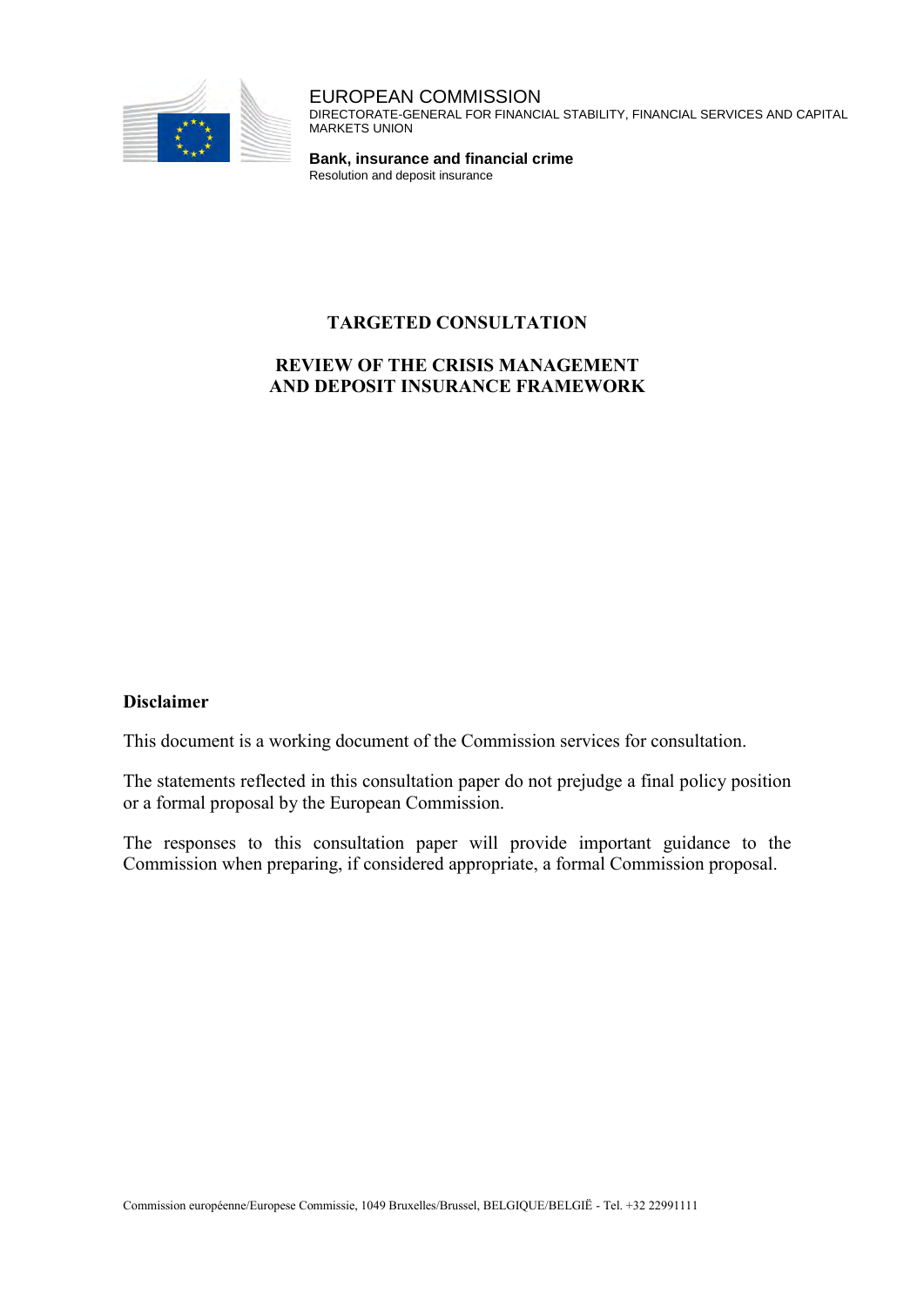You are invited to reply **by 20 April 2021** at the latest to the **online questionnaire** available on the following webpage:

[https://ec.europa.eu/info/publications/finance-consultations-2021-crisis-management](https://ec.europa.eu/info/publications/finance-consultations-2021-crisis-management-deposit-insurance-review-targeted_en)[deposit-insurance-review-targeted\\_en](https://ec.europa.eu/info/publications/finance-consultations-2021-crisis-management-deposit-insurance-review-targeted_en)

Please note that in order to ensure a fair and transparent consultation process **only responses received through the online questionnaire will be taken into account and included in the report summarising the responses**.

This consultation follows the normal rules of the European Commission for public consultations. Responses will be published unless respondents indicate otherwise in the online questionnaire.

Responses authorised for publication will be published on the following webpage: [https://ec.europa.eu/info/publications/finance-consultations-2021-crisis-management](https://ec.europa.eu/info/publications/finance-consultations-2021-crisis-management-deposit-insurance-review-targeted_en)[deposit-insurance-review-targeted\\_en](https://ec.europa.eu/info/publications/finance-consultations-2021-crisis-management-deposit-insurance-review-targeted_en)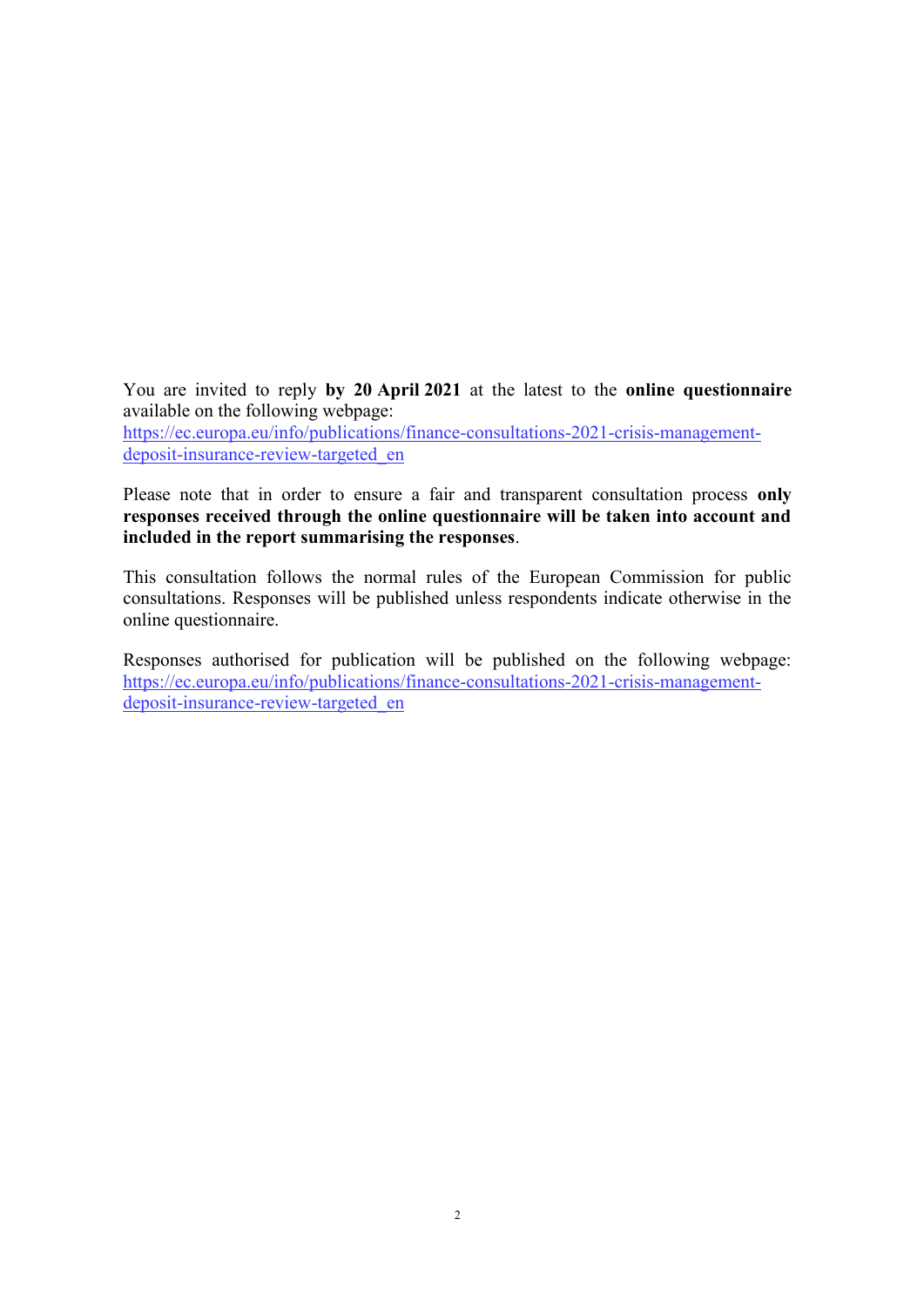#### **INTRODUCTION AND GENERAL CONTEXT**

#### **Background of this targeted consultation**

In response to the global financial crisis, the EU took decisive action to create a safer financial sector for the EU single market. These initiatives triggered comprehensive changes to European financial legislation and to the financial supervisory architecture. The single rulebook for all financial actors in the EU was enhanced, comprising stronger prudential requirements for banks, improved protection for depositors and rules to manage failing banks. Moreover, the first two pillars of the [banking union](https://ec.europa.eu/info/business-economy-euro/banking-and-finance/banking-union_en) – the single [supervisory mechanism \(SSM\)](https://ec.europa.eu/info/business-economy-euro/banking-and-finance/banking-union/single-supervisory-mechanism_en) as well as the [single resolution mechanism \(SRM\)](https://ec.europa.eu/info/business-economy-euro/banking-and-finance/banking-union/single-resolution-mechanism_en) – were created. The [third pillar of the banking union, a common deposit insurance,](https://ec.europa.eu/info/business-economy-euro/banking-and-finance/banking-union/european-deposit-insurance-scheme_en) is still missing. The discussions of the co-legislators on the [Commission's proposal to establish](https://eur-lex.europa.eu/legal-content/EN/TXT/?uri=CELEX:52015PC0586)  [a European deposit insurance scheme \(EDIS\),](https://eur-lex.europa.eu/legal-content/EN/TXT/?uri=CELEX:52015PC0586) adopted on 24 November 2015, are still pending.

In this context, the EU **bank crisis management and deposit insurance framework** lays out the rules for handling bank failures while protecting depositors. It consists of three EU legislative texts acting together with relevant national legislation: the Bank [Recovery and Resolution Directive \(BRRD – Directive 2014/59/EU\),](https://eur-lex.europa.eu/legal-content/EN/TXT/?uri=CELEX:32014L0059) the [Single](https://eur-lex.europa.eu/legal-content/EN/TXT/?uri=CELEX:32014R0806)  [Resolution Mechanism Regulation \(SRMR – Regulation \(EU\) 806/2014\),](https://eur-lex.europa.eu/legal-content/EN/TXT/?uri=CELEX:32014R0806) and the [Deposit Guarantee Schemes Directive, DGSD – Directive 2014/49/EU\)](https://eur-lex.europa.eu/legal-content/EN/TXT/?uri=celex%3A32014L0049)<sup>1</sup>. For the purpose of this consultation, reference will be made also to insolvency proceedings applicable under national laws.<sup>2</sup> For clarity, the consultation only concerns insolvency proceedings **applying to banks**. Other insolvency proceedings, notably those applying to other types of companies, are not the subject of this consultation.

Experience with the application of the current crisis management and deposit insurance framework<sup>3</sup> until now seems to indicate that adjustments may be warranted. In particular:

• One of the cornerstones of the current framework is the objective of shielding public money from the effects of bank failures. Nevertheless, this has only been partially achieved. This has to do with the fact that the current framework creates incentives for national authorities to deal with failing or likely to fail (FOLF) banks through solutions that do not necessarily ensure an optimal outcome in terms of consistency and minimisation in the use of public funds. These incentives are partly generated by the misalignment between the conditions for accessing the resolution fund and certain (less stringent) conditions for accessing other forms of financial support under existing EU State aid rules, as well as the availability of tools in certain national insolvency proceedings (NIP), which are in practice similar to those available in resolution. Moreover, a reported difficulty for some small and medium-sized banks to issue certain financial instruments, that are relevant for the purpose of meeting their minimum requirement for own

 $\overline{a}$ 1 Provisions complementing the crisis management framework are also present in the Capital Requirements Regulation (CRR  $-$ [Regulation \(EU\) 575/2013\)](https://eur-lex.europa.eu/legal-content/EN/TXT/?uri=CELEX:32013R0575) and the [Capital Requirements Directive \(CRD – Directive 2013/36/EU\).](https://eur-lex.europa.eu/legal-content/EN/TXT/?uri=CELEX:32013L0036) The [winding up Directive](https://eur-lex.europa.eu/legal-content/EN/TXT/?uri=CELEX:32001L0024)  [\(Directive 2001/24/EC\) i](https://eur-lex.europa.eu/legal-content/EN/TXT/?uri=CELEX:32001L0024)s also relevant to the framework.

<sup>2</sup> It should be noted that insolvency laws are not harmonised in the EU and they may be very different from country to country, both in terms of type of procedure (judicial or administrative) and available measures.

<sup>3</sup> European Commission (30 April 2019), [Commission Report \(2019\) on the application and review of Directive 2014/59/EU](https://ec.europa.eu/transparency/regdoc/rep/1/2019/EN/COM-2019-213-F1-EN-MAIN-PART-1.PDF)  [\(BRRD\) and Regulation 806/2014 \(SRMR\).](https://ec.europa.eu/transparency/regdoc/rep/1/2019/EN/COM-2019-213-F1-EN-MAIN-PART-1.PDF)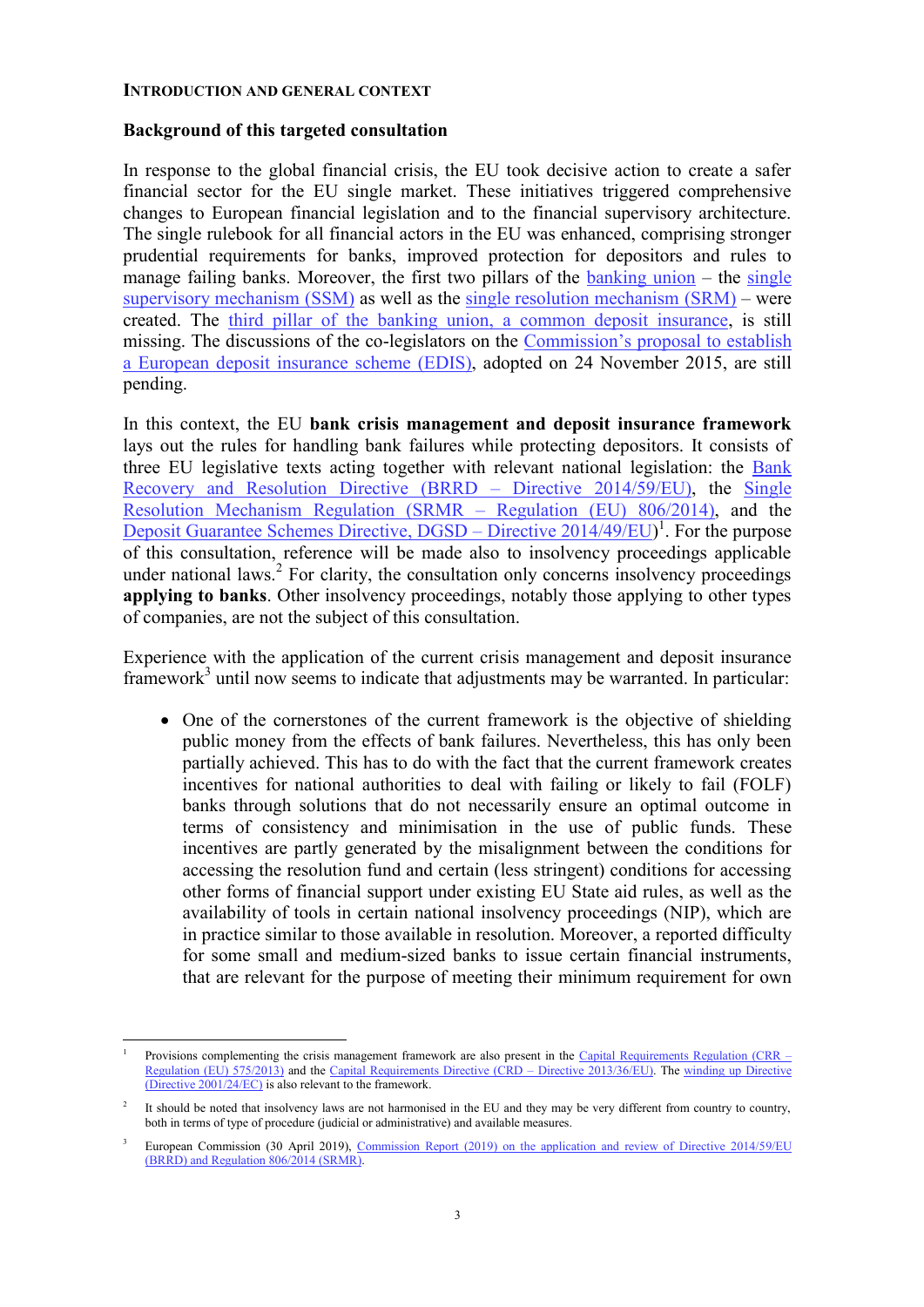funds and eligible liabilities (MREL), may contribute to this misalignment of incentives.

- The procedures available in insolvency also differ widely across Member States, ranging from pure judicial procedures to administrative ones, which may entail tools and powers akin to those provided in BRRD/SRMR. These differences become relevant when solutions to manage failing banks are sought in insolvency, as they cannot ensure an overall consistent approach across Member States.
- The predictability of the current framework is impacted by various elements, such as divergence in the application of the Public Interest Assessment  $(PIA)^4$  by the Single Resolution Board (SRB) compared to National Resolution Authorities (NRA) outside the banking union. In addition, the existing differences among national insolvency frameworks (which have a bearing on the outcome of the PIA) and the fact that some of these national insolvency procedures are similar to those available in resolution, as well as the differences in the hierarchy of liabilities in insolvency across Member States, complicate the handling of banking crises in a cross-border context.
- Additional complexity comes from the fact that similar sources of funding may qualify as State aid or not and that this depends on the circumstances of the case. As a result, it may not be straightforward to predict *ex ante* if certain financial support is going to trigger a FOLF determination or not.
- The rules and decision-making processes for supervision and resolution, as well as the funding from the resolution fund, have been centralised in the banking union for a number of years, while deposit guarantee schemes are still national and depositors enjoy different levels and types of guarantees depending on their location. Similarly, differences in the functioning of national [deposit guarantee](https://ec.europa.eu/info/business-economy-euro/banking-and-finance/financial-supervision-and-risk-management/managing-risks-banks-and-financial-institutions/deposit-guarantee-schemes_en)  [schemes \(DGSs\)](https://ec.europa.eu/info/business-economy-euro/banking-and-finance/financial-supervision-and-risk-management/managing-risks-banks-and-financial-institutions/deposit-guarantee-schemes_en) and their ability to handle adverse situations, as well as some practical difficulties (e.g., when a bank transfers its activities to another Member State and/or changes the affiliation to a DGS) are observed.
- Discrepancies in depositor protection across Member States in terms of scope of protection, such as specific categories of depositors,<sup>5</sup> and payout processes result in inconsistencies in access to financial safety nets for EU depositors.<sup>6</sup>

The possible revision of the resolution framework as well as a possible further harmonisation of insolvency law are also foreseen in the respective review clauses of the three legislative texts.<sup>7</sup> By reviewing the framework, the Commission aims to increase its efficiency, proportionality and overall coherence to manage bank crises in the EU, as

 $\overline{a}$ 4 As also explained in detail later, the PIA is carried out by a resolution authority to decide whether a failing bank should be managed under resolution or insolvency according to national law.

<sup>5</sup> While the protection of standard banking deposits by DGSs has been harmonised, exceptions excluding certain deposits (for instance those of public authorities) or extending the protection above the EUR 100 000-threshold are defined on a national basis.

<sup>6</sup> Study financed under the European Parliament Pilot Project 'Creating a true banking union' on the [Options and national](https://eur-lex.europa.eu/legal-content/EN/TXT/?uri=CELEX:32014L0049)  discretions under the Deposit Guarantee Scheme Directive and their treatment in the context of a European Deposit Insurance [Scheme](https://eur-lex.europa.eu/legal-content/EN/TXT/?uri=CELEX:32014L0049) and EBA opinions of [8 August 2019,](https://eba.europa.eu/sites/default/documents/files/documents/10180/2622242/324e89ec-3523-4c5b-bd4f-e415367212bb/EBA%20Opinion%20on%20the%20eligibility%20of%20deposits%20coverage%20level%20and%20cooperation%20between%20DGSs.pdf) [30 October 2019,](https://eba.europa.eu/sites/default/documents/files/document_library/EBA%20Opinion%20on%20DGS%20Payouts.pdf) [23 January 2020](https://eba.europa.eu/sites/default/documents/files/document_library/Publications/Opinions/2020/EBA%20Opinion%20on%20DGS%20funding%20and%20uses%20of%20DGS%20funds.pdf) and [28 December 2020](https://www.eba.europa.eu/sites/default/documents/files/document_library/Publications/Opinions/2020/961347/EBA%20Opinion%20on%20the%20interplay%20between%20the%20AMLD%20and%20the%20DGSD.pdf) issued under Article 19(6) DGSD in the context of the DGSD review.

<sup>7</sup> It is relevant in this respect to notice the European Commission's [Report \(2019\) on the application and review of Directive](https://ec.europa.eu/transparency/regdoc/rep/1/2019/EN/COM-2019-213-F1-EN-MAIN-PART-1.PDF)  [2014/59/EU \(BRRD\) and Regulation 806/2014 \(SRMR\)](https://ec.europa.eu/transparency/regdoc/rep/1/2019/EN/COM-2019-213-F1-EN-MAIN-PART-1.PDF)*.*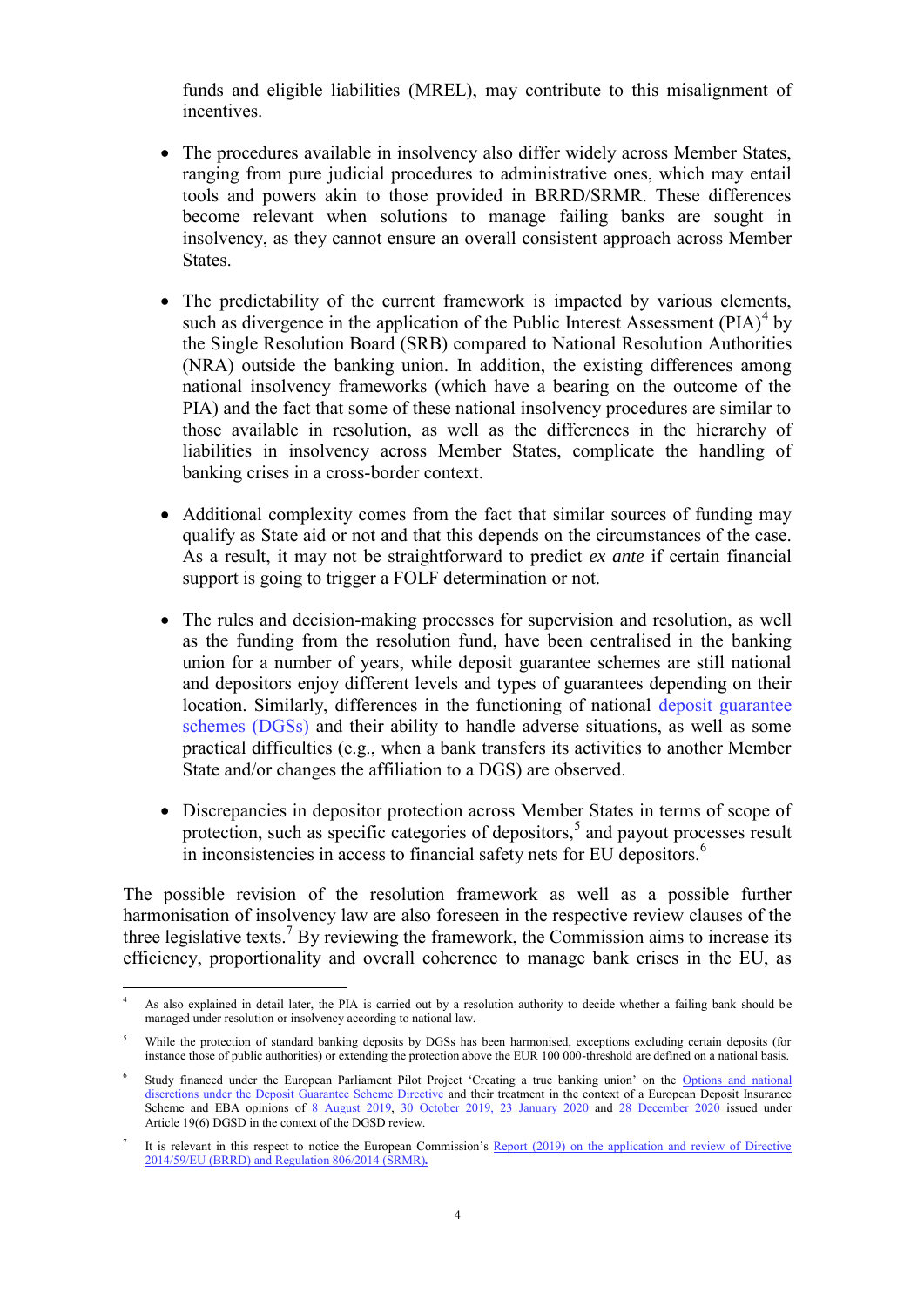well as to enhance the level of depositor protection, including through the creation of a common depositor protection mechanism in the banking union. Crisis management and deposit insurance, including a common funding scheme for the banking union, are strongly interlinked and inter-dependent, and present the potential for synergies if developed jointly. Additionally, in the context of the crisis management and deposit insurance framework review, the State aid framework for banks will also be reviewed with a view to ensuring consistency between the two frameworks, adequate burdensharing of shareholders and creditors to protect taxpayers and preservation of financial stability.

# **Structure of this consultation and responding to this consultation**

In line with the [better regulation principles,](https://ec.europa.eu/info/law/law-making-process/better-regulation-why-and-how_en) the Commission is launching this targeted consultation to gather evidence in the form of relevant stakeholders' views and experience with the current crisis management and deposit insurance framework, as well as on its possible evolution in the forthcoming reviews. Please note that this consultation covers the reviews of the BRRD, SRMR and DGSD.

The targeted consultation is available in English only. It is split into two main sections: a section covering the general objectives and the review focus, and a section seeking specific more technical feedback on stakeholders' experience with the current framework and the need for changes in the future framework.

**[Part 1 – General objectives and review focus](#page-8-0)** (Questions 1 to 6)

**[Part 2 – Experience with the framework and lessons learned for the future](#page-12-0)  [framework](#page-12-0)** 

- A. **[Resolution, liquidation and other available measures to handle banking](#page-12-1)  [crises](#page-12-1)** (Questions 7 to 28)
- B. **[Level of harmonisation of creditor hierarchy in the EU and impact on](#page-29-0)  ['no creditor worse off' principle \(NCWO\)](#page-29-0)** (Questions 29 to 30)
- C. **[Depositor insurance](#page-31-0)** (Questions 31 to 39)

A [general public consultation will be launched in parallel](https://ec.europa.eu/info/publications/finance-consultations-2021-crisis-management-deposit-insurance-review_en)<sup>8</sup>. It covers only general questions on the bank crisis management and deposit insurance framework and will be available in 23 official EU languages. Some general questions are asked in both questionnaires. This is indicated whenever this is the case. Please note that replies to either questionnaire will be equally considered.

Views are welcome from all stakeholders.

You are invited to provide feedback on the questions raised in this online questionnaire. We invite you to add any documents and/or data that you would deem useful to accompany your replies at the end of this questionnaire, and **only through the questionnaire**.

Please explain your responses and, as far as possible, illustrate them with concrete examples and substantiate them numerically with supporting data and empirical evidence. Where appropriate, provide specific operational suggestions to questions raised. This will allow further analytical elaboration.

 $\overline{a}$ <sup>8</sup> [https://ec.europa.eu/info/publications/finance-consultations-2021-crisis-management-deposit-insurance-review\\_en](https://ec.europa.eu/info/publications/finance-consultations-2021-crisis-management-deposit-insurance-review_en)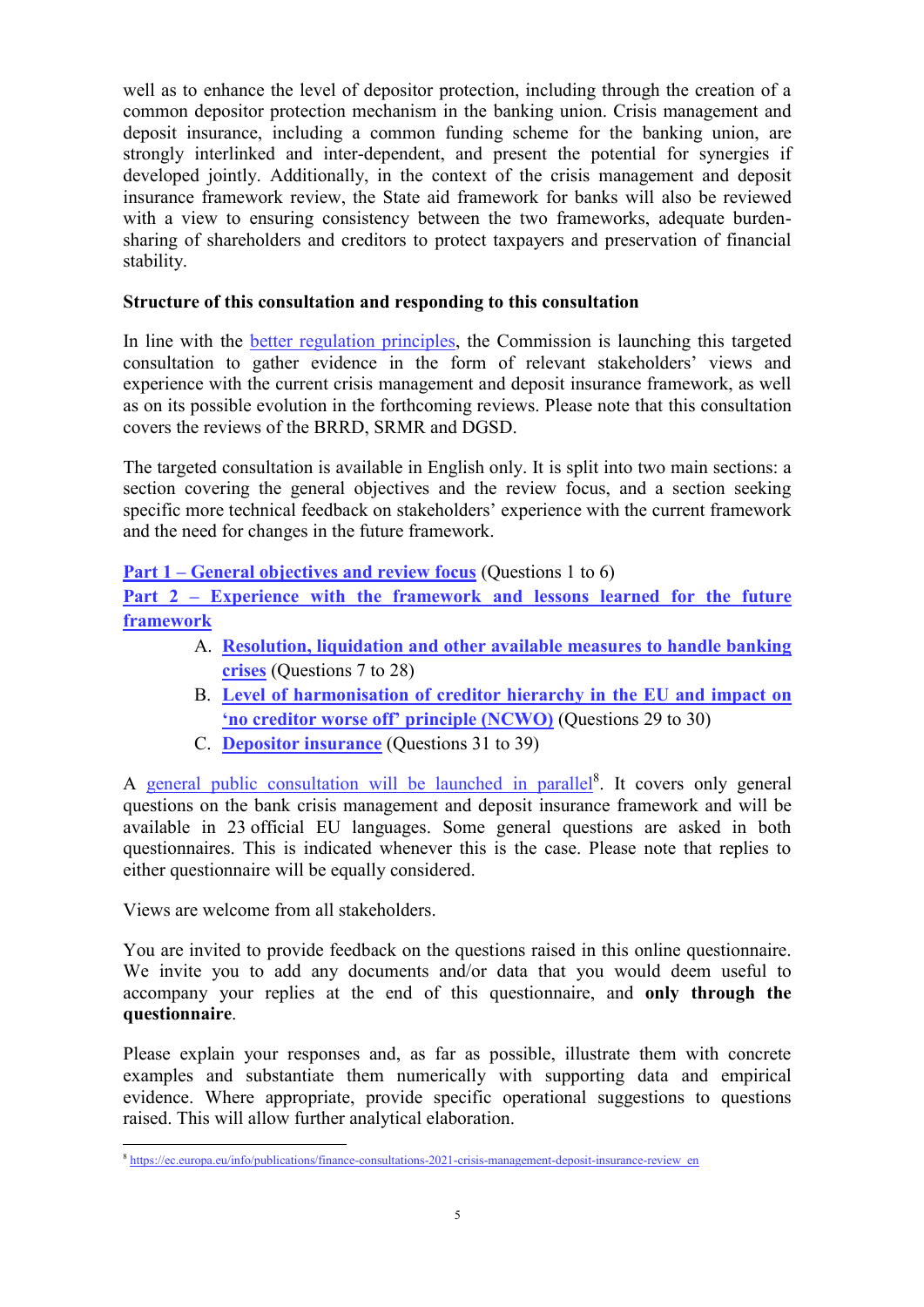You are requested to read the [privacy statement attached](https://ec.europa.eu/info/files/2021-crisis-management-deposit-insurance-review-targeted-specific-privacy-statement_en) to this consultation for information on how your personal data and contribution will be dealt with.

The consultation will be open for 12 weeks.

- - - - - -

**Please note**: In order to ensure a fair and transparent consultation process **only responses received through our online questionnaire will be taken into account** and included in the report summarising the responses. Should you have a problem completing this questionnaire or if you require particular assistance, please contact [fisma-cmdi](mailto:fisma-cmdi-consultation@ec.europa.eu)[consultation@ec.europa.eu.](mailto:fisma-cmdi-consultation@ec.europa.eu)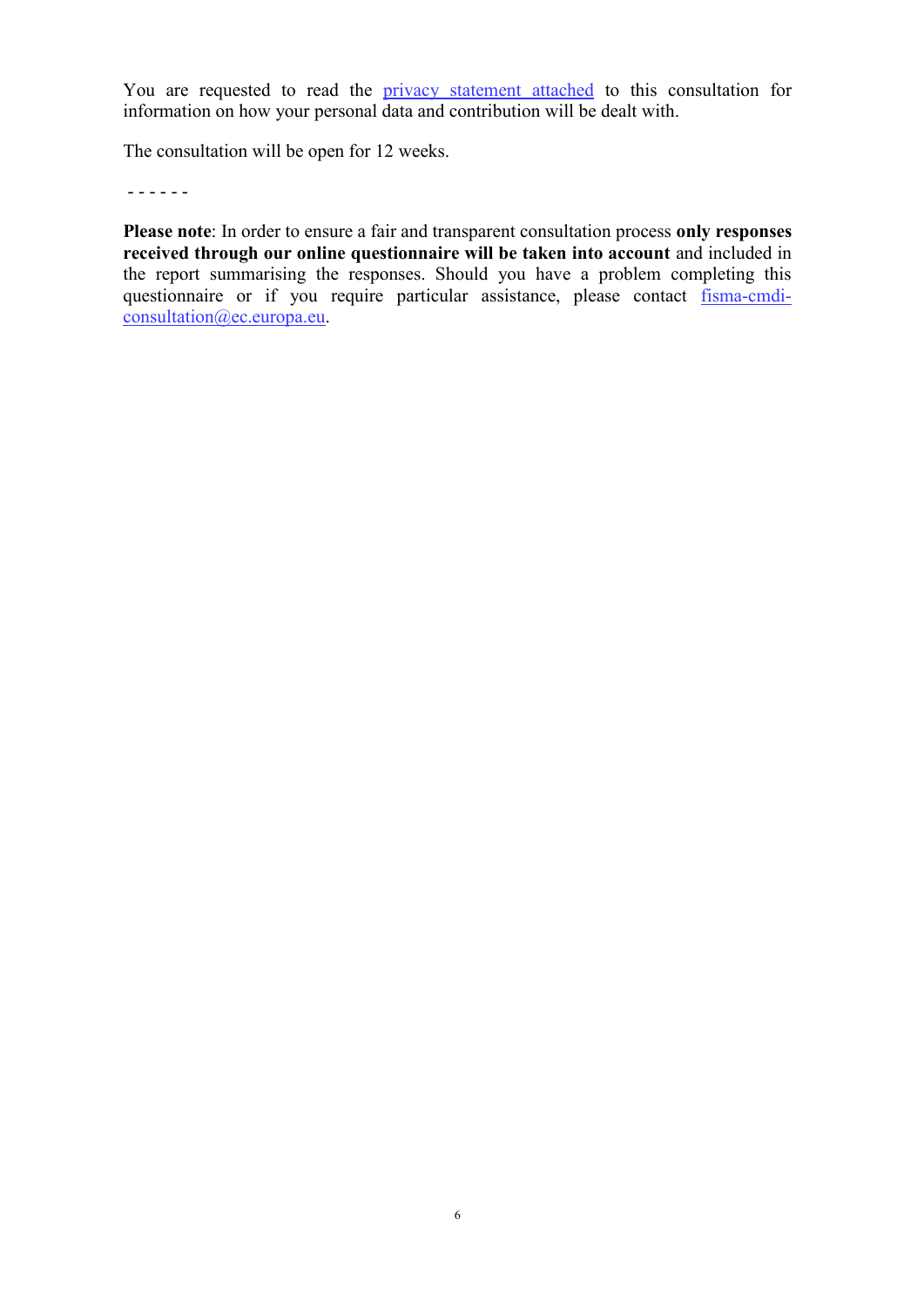#### **CONSULTATION**

The crisis management and deposit insurance (CMDI) framework was introduced as a legislative response to the global financial crisis, to provide tools to address bank failures while preserving financial stability, protecting depositors and avoiding the risk of excessive use of public financial resources.

The CMDI was in particular designed with the aim of handling the failure of credit institutions of any size, as well as to protect depositors from any failure.

The CMDI framework also provides for a set of instruments that can be used before a bank is considered failing or likely to fail (FOLF). These allow a timely intervention to address a financial deterioration (early intervention measures) or to prevent a bank's failure (preventive measures by the DGS).

When a bank is considered FOLF and there is a public interest in resolving it, $9$  the resolution authorities will intervene in the bank by using the specific powers granted by the BRRD<sup>10</sup> in absence of a private solution. In the banking union, the resolution of systemic banks is carried out by the Single Resolution Board (SRB). In the absence of a public interest for resolution, the bank failure should be handled through orderly winding-up proceedings available at national level.

The CMDI framework provides for a wide array of tools and powers in the hands of resolution authorities as well as rules on the funding of resolution actions. These include powers to sell the bank or parts of it, to transfer critical functions to a bridge institution and to transfer non-performing assets to an asset management vehicle. Moreover, it includes the power to bail-in creditors by reducing their claims or converting them into equity, to provide the bank with loss absorption or recapitalisation resources. When it comes to funding, the overarching principle is that the bank should first cover losses with private resources (through the reduction of shareholders' equity and the bail-in of creditors' claims) and that external public financial support can be provided only after certain requirements are met. Also, the primary sources of external financing of resolution actions (should the bank's private resources be insufficient) are provided by a resolution fund and the DGS, funded by the banking industry, rather than taxpayers' money. In the context of the banking union, these rules were further integrated by providing for the SRB as the single resolution authority and building a Single Resolution Fund (SRF) composed of contributions from credit institutions and certain investment firms in the participating Member States of the banking union.

Deposits<sup>11</sup> are protected up to EUR 100 000. This applies regardless of whether the bank is put into resolution or insolvency. In insolvency, the primary function of a DGS is to pay out depositors<sup>12</sup> within 7 days of a determination of unavailability of their deposits. In line with the DGSD, DGSs may also have functions other than the pay-out of depositors. As pay-out may not always be suitable in a crisis scenario due to the risk of

 $\overline{a}$ 9 Resolution is considered in the public interest when normal insolvency proceedings would not sufficiently achieve the resolution objectives. See Article 32 BRRD.

 $10$  In the following, reference to the BRRD should be understood as including also corresponding provisions in the Single Resolution Mechanism Regulation (SRMR).

 $11$  If not excluded under Article 5 DGSD.

 $12$  Article 11(1) DGSD.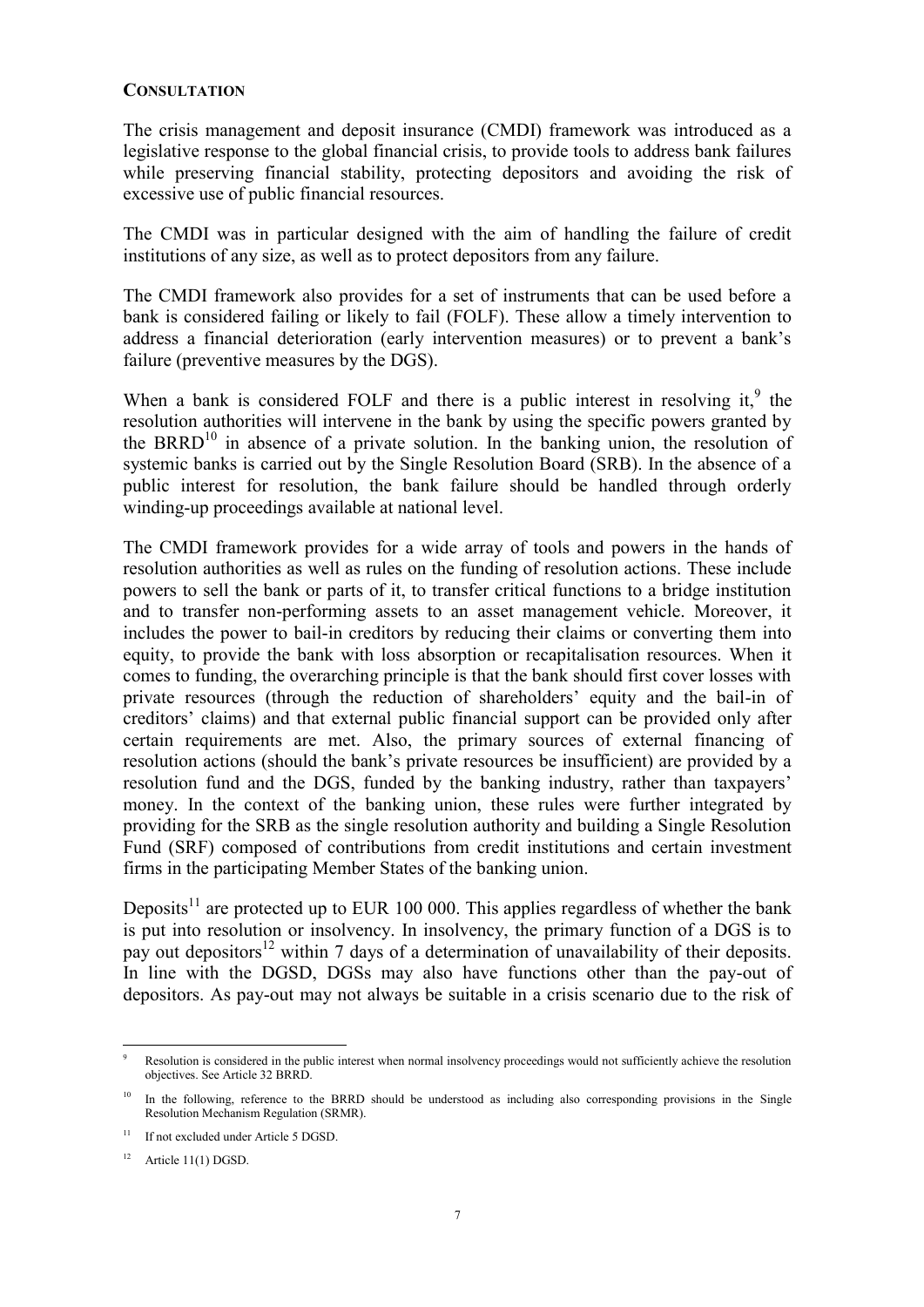disrupting overall depositor confidence<sup>13</sup>, some Member States allow the DGS funds to [be used to prevent the failure of a bank \(DGS preventive measures\) or finance a transfer](https://eba.europa.eu/regulation-and-policy/single-rulebook/interactive-single-rulebook/4426)  [of assets and liabilities to a buyer in insolvency to preserve the access to covered](https://eba.europa.eu/regulation-and-policy/single-rulebook/interactive-single-rulebook/4426)  [depositors](https://eba.europa.eu/regulation-and-policy/single-rulebook/interactive-single-rulebook/4426) (DGS alternative measures).<sup>14</sup> The DGSD provides a limit as regards the costs of such preventive and alternative measures. Moreover, DGSs can contribute financially to a bank's resolution, under certain circumstances.

The functioning of the DGSs and the use of their funds cannot be seen in isolation from the broader debate on the [European deposit insurance scheme \(EDIS\).](https://ec.europa.eu/info/business-economy-euro/banking-and-finance/banking-union/european-deposit-insurance-scheme_en) A possible broader use of DGSs funds could represent a sort of a renationalisation of the crisis management and expose national taxpayers unless encompassed by a robust safety net (EDIS). A first phase of liquidity support could be seen as a transitional step towards a fully-fledged EDIS, in view of a steady-state banking union architecture as the final objective for completing the post-crisis regulatory landscape. In the consultation document the references to national DGSs, as concerns the banking union Member States, should be understood to also encompass EDIS, bearing in mind the design applicable in the point in time on the path towards the steady-state.

Finally, the CMDI framework also includes measures that could be used in exceptional circumstances of serious disturbance to the economy. In these circumstances, it allows external financial support for precautionary purposes (precautionary measures) to be granted.

The main policy objectives of the CMDI framework are to:

- limit potential risks for financial stability caused by the failure of a bank;
- minimise recourse to public financing / taxpayers' money;
- protect depositors;
- facilitate the handling of cross-border crises; and
- break the bank/sovereign loop and foster the level playing field among banks from different Member States, particularly in the banking union.

 $\overline{a}$ 

The main challenges are related to (i) the short-term interruption of depositors' access to their deposits for pay-outs, (ii) the cost to the DGS and to the economy, and, (iii) the inherent risk of destruction of value in insolvency.

Article 11(6) DGSD.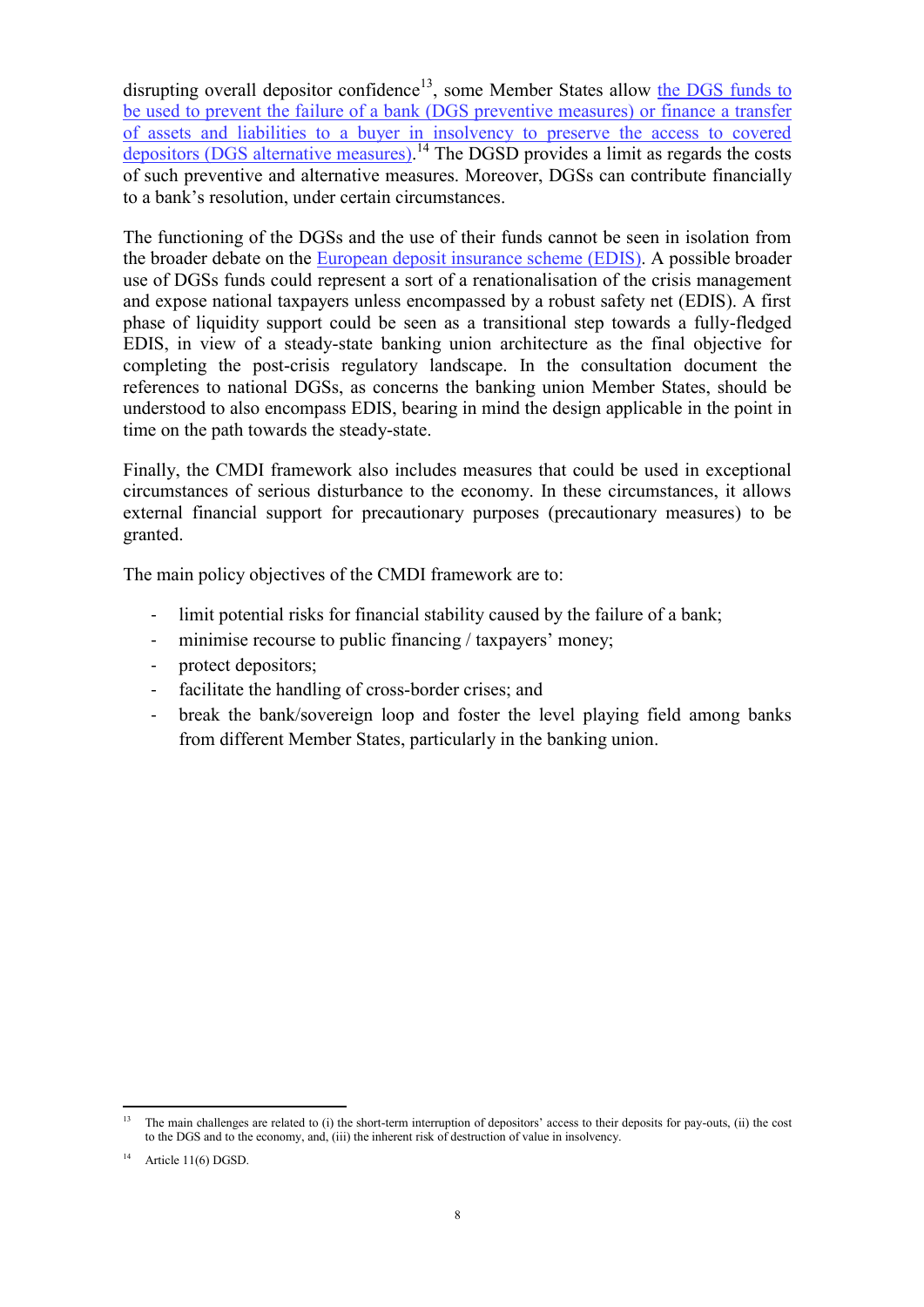# <span id="page-8-0"></span>**PART 1 – GENERAL OBJECTIVES AND REVIEW FOCUS<sup>15</sup>**

# **Question 1**

In your view, has the current CMDI framework achieved the following objectives? On a scale from 1 to 10 (1 being "achievement is very low" and 10 being "achievement is very high"), please rate each of the following objectives.

|                                                                                                                                                                      | 1 | 2 | 3 | $\overline{4}$ | 5 | 6 | 7 | 8 | 9 | 10 | Do not<br>know $\sqrt{ }$<br>N <sub>o</sub><br>opinio<br>n |
|----------------------------------------------------------------------------------------------------------------------------------------------------------------------|---|---|---|----------------|---|---|---|---|---|----|------------------------------------------------------------|
| framework achieved<br>The<br>the<br>objective of limiting the risk for<br>financial stability stemming from<br>bank failures                                         |   |   |   |                |   |   |   |   |   |    |                                                            |
| achieved<br>framework<br>The<br>the<br>objective of minimising recourse<br>to public financing and taxpayers'<br>money                                               |   |   |   |                |   |   |   |   |   |    |                                                            |
| achieved<br>framework<br>The<br>the<br>objective of protecting depositors                                                                                            |   |   |   |                |   |   |   |   |   |    |                                                            |
| framework achieved<br>The<br>the<br>objective of breaking<br>the<br>bank/sovereign loop                                                                              |   |   |   |                |   |   |   |   |   |    |                                                            |
| framework<br>achieved<br>The<br>the<br>objective of fostering the level<br>playing field among banks from<br>different Member States                                 |   |   |   |                |   |   |   |   |   |    |                                                            |
| The framework ensured<br>legal<br>certainty and predictability                                                                                                       |   |   |   |                |   |   |   |   |   |    |                                                            |
| framework<br>achieved<br>The<br>the<br>objective of adequately addressing<br>cross-border bank failures                                                              |   |   |   |                |   |   |   |   |   |    |                                                            |
| The scope of application of the<br>framework beyond banks (which<br>includes some investment firms<br>but not, for example, payment<br>service providers and e-money |   |   |   |                |   |   |   |   |   |    |                                                            |

 $15$ <sup>15</sup> Questions 1-6 of the general part of this targeted consultation correspond to questions 1-6 of the general public consultation.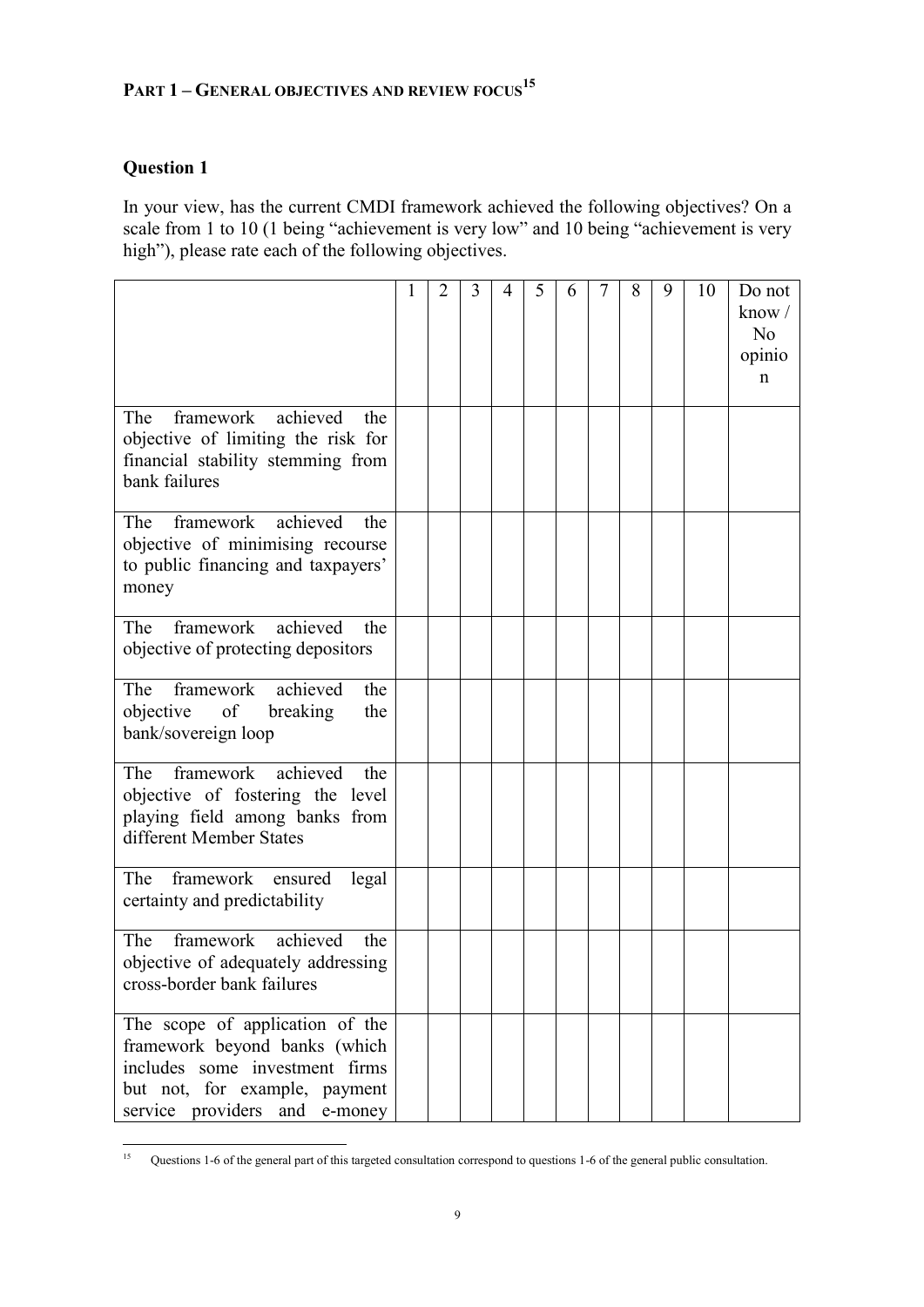| providers) is appropriate |  |  |  |  |  |  |
|---------------------------|--|--|--|--|--|--|

If possible, please explain: [text box]

Which additional objectives should the reform of the CMDI framework ensure? Do you consider that the BRRD resolution toolbox already caters for all types of banks, depending on their resolution strategy? In particular, are changes necessary to ensure that the measures available in the framework (including tools to manage the bank's crisis and external sources of funding) are used in a more proportionate manner, depending on the specificities of different banks, including the banks' different business models? [text box]

# **Question 2**

Do you consider that the measures and procedures available in the current legislative framework have fulfilled the intended policy objectives<sup>16</sup> and contributed effectively to the management of banks' crises?

On a scale from 1 to 10 (1 being "have not fulfilled the intended policy objectives/have not contributed effectively to the management of banks' crises" and 10 being "have entirely fulfilled the intended policy objectives/have contributed effectively to the management of banks' crises"), please rate each of the following measures.

|                                                 | $\overline{2}$ | 3 | 4 | 5 | 6 | 7 | 8 | 9 | 10 | Do not know<br>/ No opinion |
|-------------------------------------------------|----------------|---|---|---|---|---|---|---|----|-----------------------------|
| intervention<br>Early<br>measures <sup>17</sup> |                |   |   |   |   |   |   |   |    |                             |
| Precautionary<br>measures <sup>18</sup>         |                |   |   |   |   |   |   |   |    |                             |
| DGS<br>preventive<br>measures                   |                |   |   |   |   |   |   |   |    |                             |
| Resolution <sup>19</sup>                        |                |   |   |   |   |   |   |   |    |                             |

<sup>16</sup> The main policy objectives of the CDMI framework are to:

- limit potential risks for financial stability caused by the failure of a bank;
- reduce recourse to public financing / taxpayers' money;
- protect depositors; and
- break the bank/sovereign loop and foster the level playing field among banks from different Member States, particularly in the banking union.
- <sup>17</sup> BRRD Articles 27 and following
- <sup>18</sup> BRRD Article  $32(4)(d)$  (i) to (iii)

<sup>&</sup>lt;sup>19</sup> We refer in this respect to the use of the tools available in resolution, i.e. bail-in, sale of business, bridge institution and asset management vehicle as well as the use made so far of the available sources of funding in resolution (resolution fund and DGS particularly).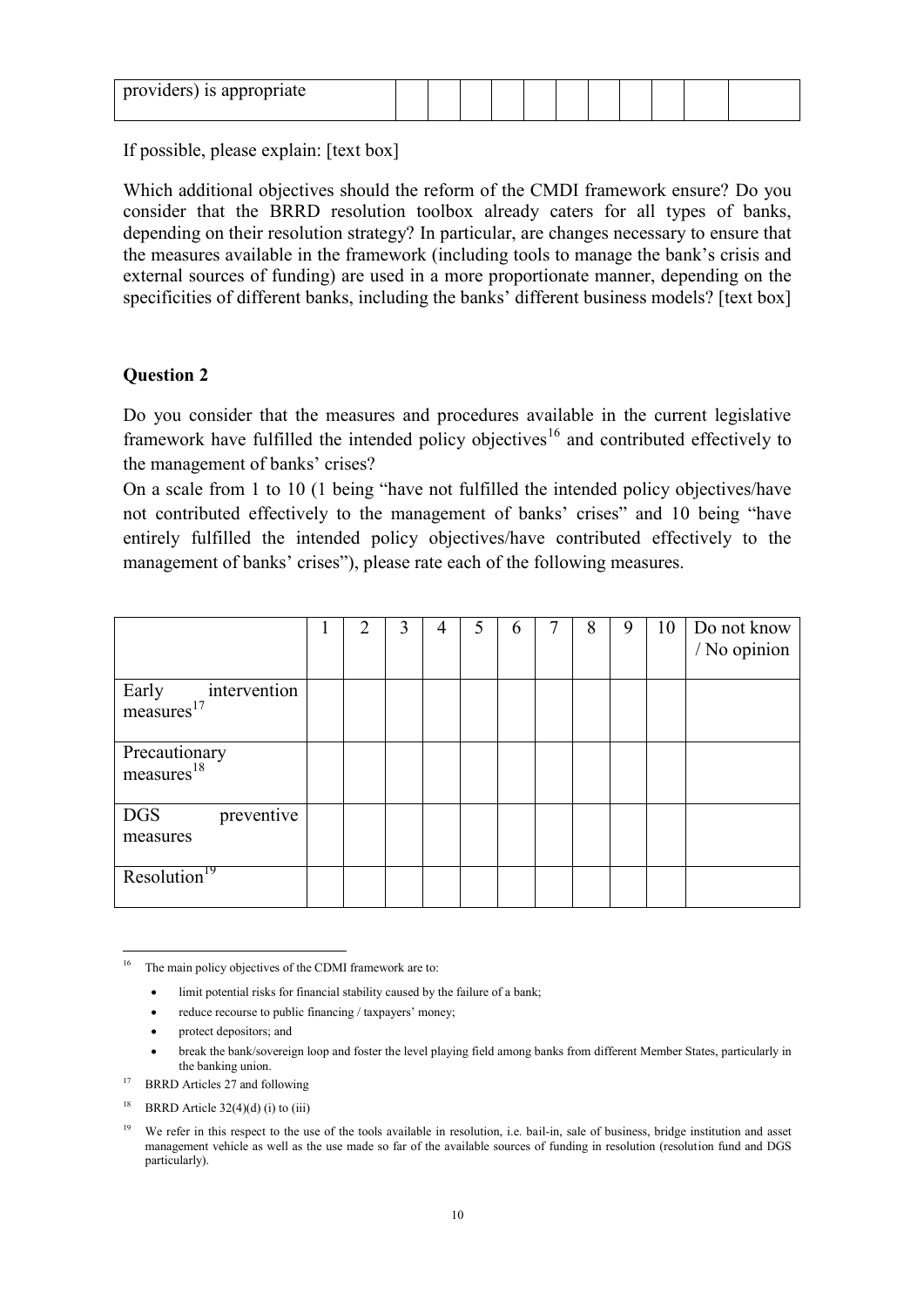| National<br>insolvency    |  |  |  |  |  |
|---------------------------|--|--|--|--|--|
| proceedings, including    |  |  |  |  |  |
| alternative<br><b>DGS</b> |  |  |  |  |  |
| where<br>measures         |  |  |  |  |  |
| available <sup>20</sup>   |  |  |  |  |  |
|                           |  |  |  |  |  |

If possible, please explain your reply, and in particular elaborate on which elements of the framework could in your view be improved. [text box]

### **Question 3**

Should the use of the tools and powers in the BRRD be exclusively made available in resolution or should similar tools and powers be also available for those banks for which it is considered that there is no public interest in resolution? In this respect, would you see merit in extending the use of resolution, to apply it to a larger population of banks than it currently has been applied to? Or, conversely, would you see merit in introducing harmonised tools outside of resolution (i.e. integrated in national insolvency proceedings or in addition to those) and using them when the public interest test is not met? If such a tool is introduced, should it be handled centrally at the European (banking union) level or by national authorities? Please explain and provide arguments for your view. [text box]

#### **Question 4**

Do you see merit in revising the conditions to access different sources of funding in resolution and in insolvency (i.e. resolution funds and  $DGS$ )?<sup>21</sup> Would an alignment of those conditions be justified? If so, how should this be achieved and what would the impact of such a revision be on the incentives to use one procedure or the other? Please explain and provide arguments for your view.

- Yes
- N<sub>o</sub>
- No opinion

Please elaborate [text box]

 $\overline{a}$ We refer here to the functioning of available insolvency proceedings at national level as well as the use of DGS resources for alternative measures in insolvency, where these are available in national law.

<sup>21</sup> In short, the resolution fund can be accessed only in resolution and only after a bail-in of at least 8% of the bank's total liabilities and own funds; the DGS can be accessed based on the least cost test in insolvency and under the conditions in Article 109 BRRD in resolution; under applicable State aid rules, liquidation aid can be granted under some competition conditions, which include a burden sharing of shareholders and subordinated creditors.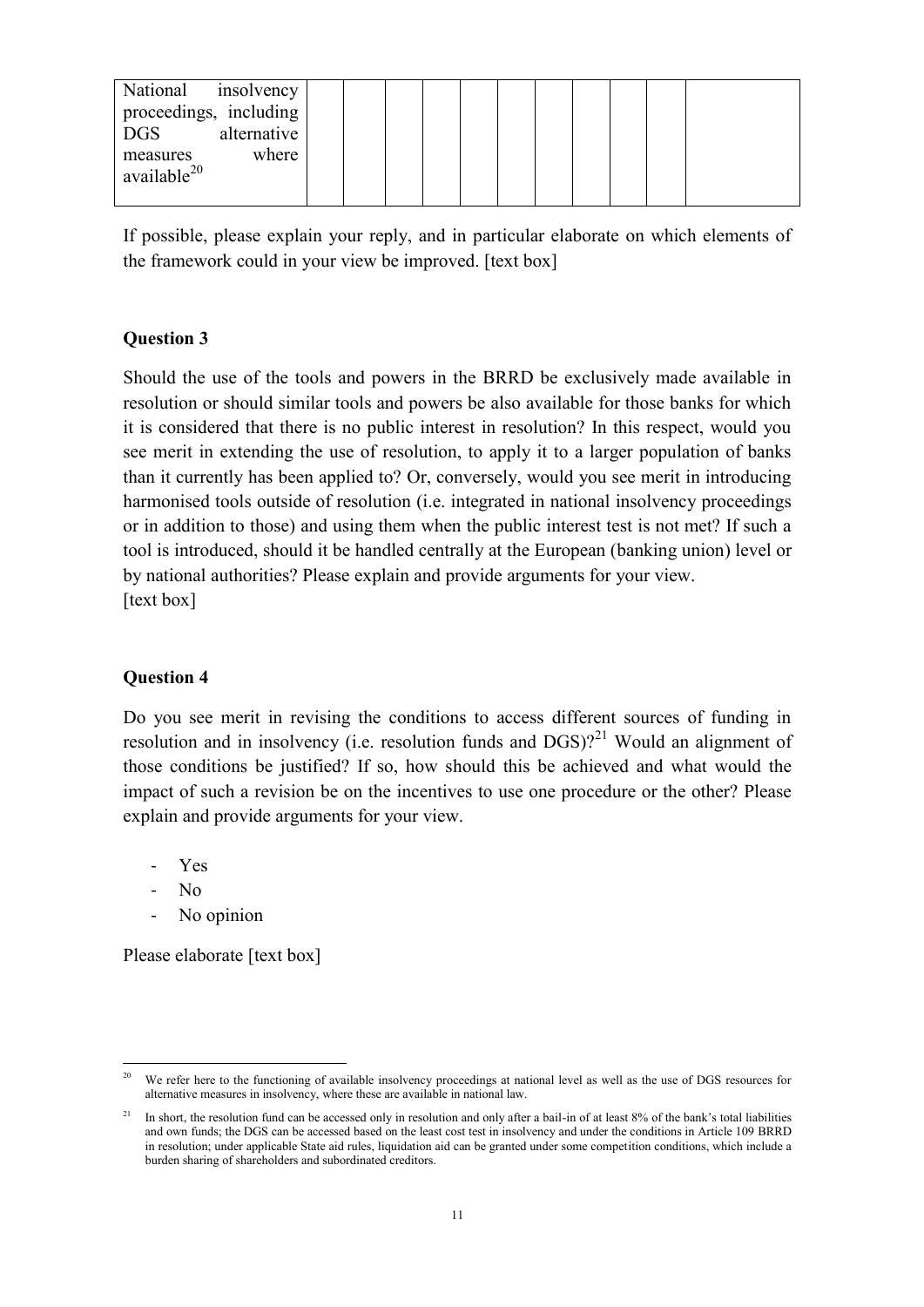# **Question 5**

Bearing in mind the underlying principle of protection of taxpayers, should the future framework maintain the measures currently available when the conditions for resolution and insolvency are not met (i.e. precautionary measures, early intervention measures and DGS preventive measures)? Should these measures be amended? If so, why and how?

- Yes
- No
- No opinion

Please elaborate [text box]

# **Question 6**

Do you agree or disagree with the following statements regarding a potential reform of the use of DGS funds in the future framework?

|                                                                                                                                                                                                                                                                                | Agree | Disagree | Do not know / No<br>opinion |
|--------------------------------------------------------------------------------------------------------------------------------------------------------------------------------------------------------------------------------------------------------------------------------|-------|----------|-----------------------------|
| The DGSs should only be allowed to pay<br>out depositors, when deposits are<br>unavailable, or contribute to resolution<br>(i.e. DGS preventive or alternative<br>measures should be eliminated <sup>22</sup> ).                                                               |       |          |                             |
| The possibility for DGSs to use their<br>funds to prevent the failure of a bank,<br>within pre-established safeguards (i.e.<br>DGS preventive measures), should be<br>preserved.                                                                                               |       |          |                             |
| The possibility for a DGS to finance<br>measures other than a payout, such as a<br>sale of the bank or part of it to a buyer, in<br>the context of insolvency proceedings (i.e.<br>DGS alternative measures), if it is not<br>more costly than payout, should be<br>preserved. |       |          |                             |
| conditions<br>The<br>for preventive<br>and                                                                                                                                                                                                                                     |       |          |                             |

 $22$ <sup>22</sup> If the preventive or alternative measures were eliminated in a future framework, the DGS could use the voluntary schemes to finance such measures.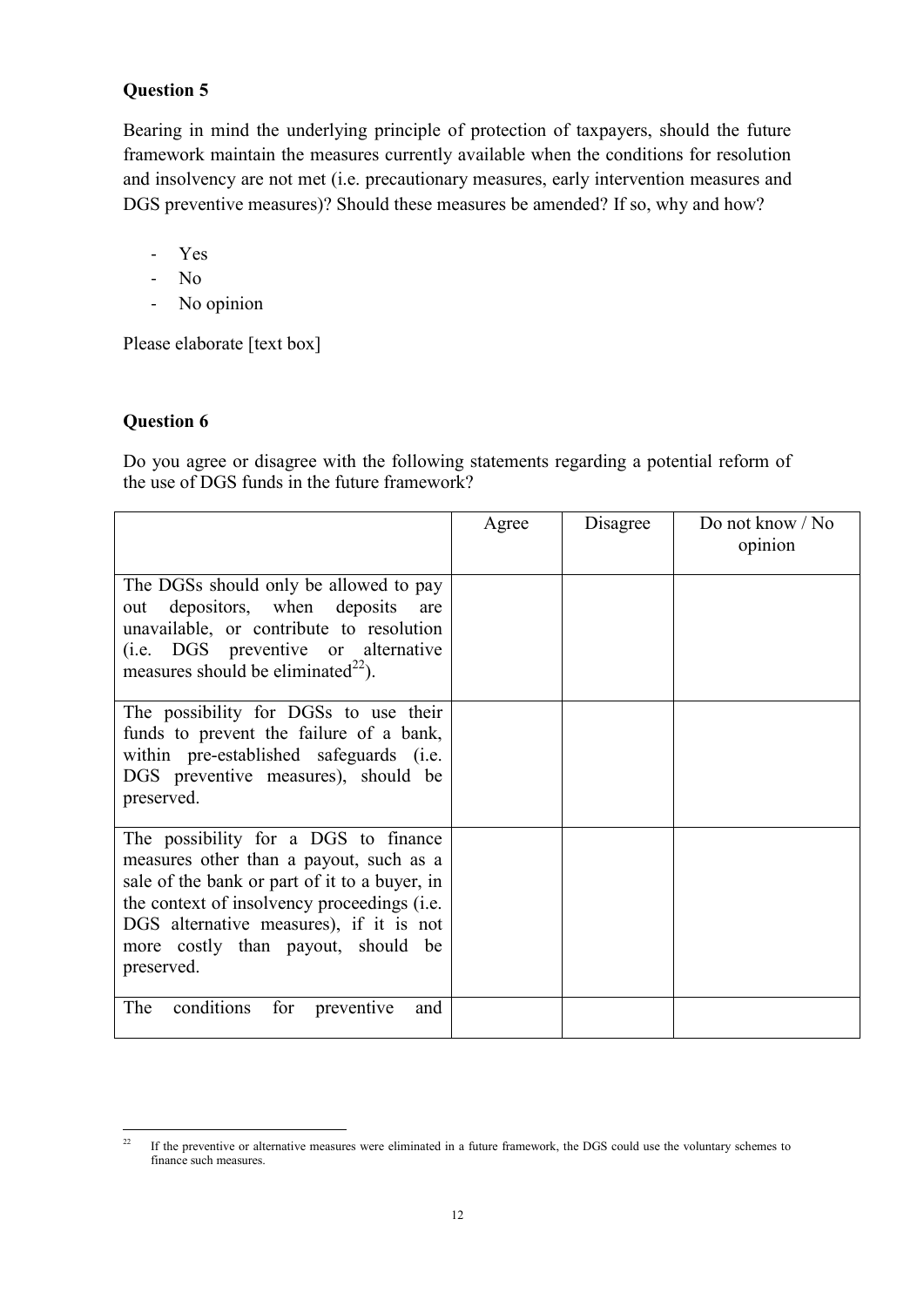|--|

If none of the statements above reflects your views or you have additional considerations, please provide further details here: [text box]

### <span id="page-12-0"></span>**PART 2 – EXPERIENCE WITH THE FRAMEWORK AND LESSONS LEARNED FOR THE FUTURE FRAMEWORK – DETAILED SECTION PER TOPIC**

# <span id="page-12-1"></span>**A. Resolution, liquidation and other available measures to handle banking crises**

# *(i) Measures available before a bank's failure*

# **Early intervention measures (EIMs)**

EIMs allow supervisors to intervene and tackle the financial deterioration of a bank before it is declared failing or likely to fail  $(FOLF)$ .<sup>24</sup> These measures can be important to ensure a timely intervention to address issues with the bank, with a view to, where possible, preventing its failure or to at least limiting the impact of the bank's distress on the rest of the financial sector and the economy.

Experience shows, however, that early intervention measures have hardly been used so far. Reasons for such limited use include the overlap between some early intervention measures and the supervisory actions available to supervisors as part of their prudential powers<sup>25</sup>, the lack of a directly applicable legal basis at banking union level to activate early intervention measures<sup>26</sup>, the conditions for their application and interactions with other Union legislation (Market Abuse Regulation). It might be necessary to assess whether the use of EIMs could be facilitated, while remaining consistent with the need for a proportionate approach.

#### **Question 7**

| Yes | No | Do not               |
|-----|----|----------------------|
|     |    | know.                |
|     |    | LТ<br>N <sub>0</sub> |

 $\overline{a}$ <sup>23</sup> The least cost methodology requires a comparison between the cost of an alternative intervention and the loss that the DGS would have to bear in case of payout.

<sup>&</sup>lt;sup>24</sup> Article 32 BRRD lays down when a bank can be declared FOLF.

<sup>&</sup>lt;sup>25</sup> The European Banking Authority (26 June 2020), Discussion Paper on the Application of early intervention measures in the [European Union according to Articles 27-29 of the BRRD \(EBA/DP/2020/02\).](https://www.eba.europa.eu/calendar/discussion-paper-application-early-intervention-measures-european-union-according-articles) 

<sup>26</sup> EIMs provisions are only contained in BRRD and not in the SRMR. Since BRRD needs transposition, and certain aspects of it may vary from Member State to Member State, there may be differences as to how these powers can be activated. This may impact their use, particularly in a cross-border context.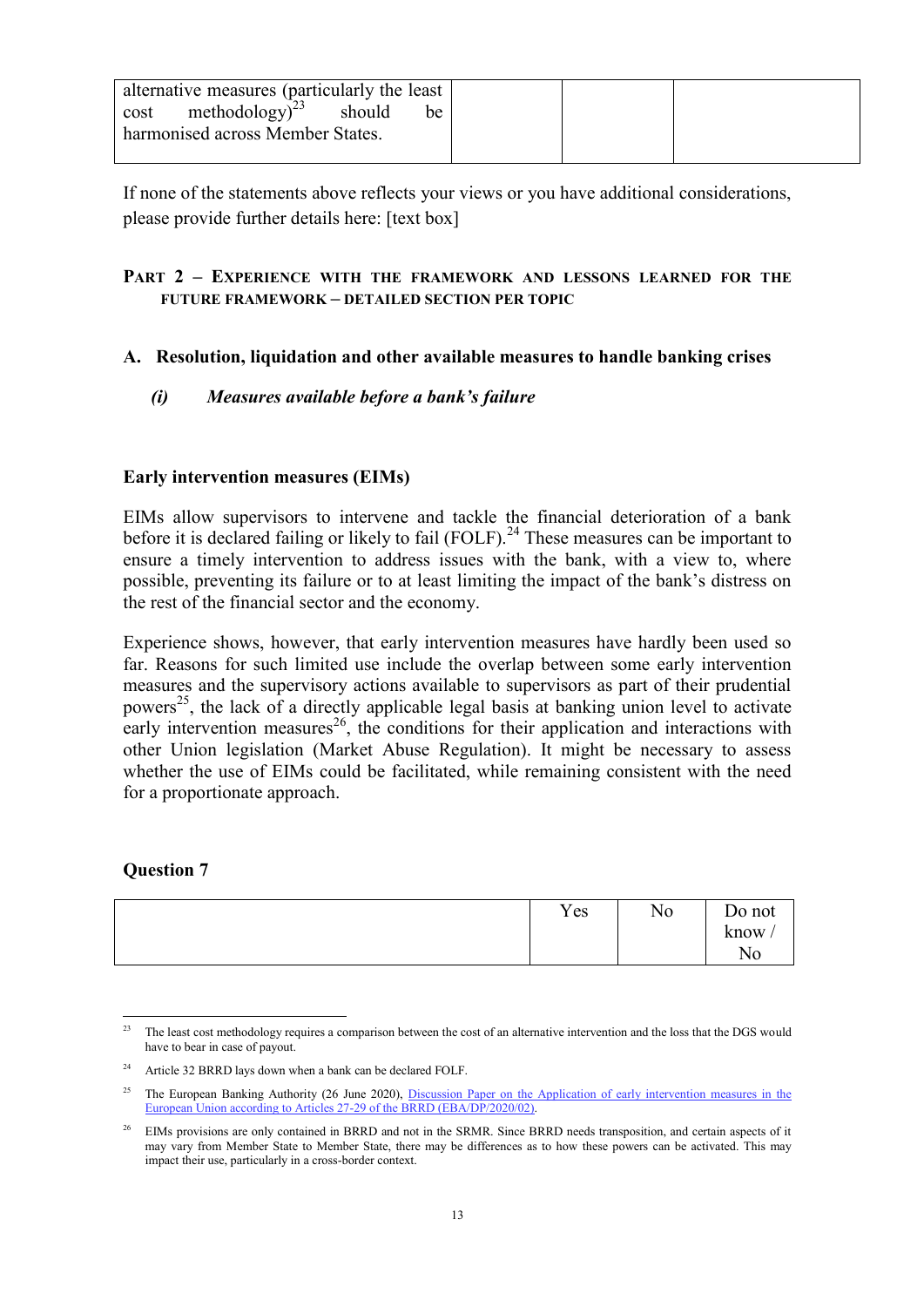|                                                                                                                                                                            |  | opinion |
|----------------------------------------------------------------------------------------------------------------------------------------------------------------------------|--|---------|
| Can the conditions for EIMs or other features of the<br>existing framework, including interactions with other<br>Union legislation, be improved to facilitate their use?   |  |         |
| Should the overlap between EIMs and supervisory<br>measures be removed?                                                                                                    |  |         |
| Do you see merit in providing clearer triggers to<br>activate EIMs or at least distinct requirements from<br>the general principles that apply to supervisory<br>measures? |  |         |
| Is there a need to improve the coordination between<br>supervisors and resolution authorities in the context<br>of EIMs (in particular in the banking union)?              |  |         |

Please elaborate on what in your view the main potential improvements would be: [text box]

#### **Precautionary measures**

Precautionary measures allow the provision of external financial support from public resources to a solvent bank, as a measure to counteract potential impacts of a serious disturbance in the economy of a Member State and to preserve financial stability.<sup>27</sup> The available measures comprise capital injections (precautionary recapitalisation) as well as liquidity support.

The provision of such support (which constitutes State aid) is an exception to the general principle that the provision of extraordinary public financial support to a bank to maintain its viability, solvency or liquidity should lead to the determination that the bank is FOLF. For this reason, specific requirements must be met in order to allow such measures under the BRRD as well as under the 2013 Banking Communication.<sup>28</sup>

Past cases show that this tool is a useful element of the crisis management framework, provided that the conditions for its application are met. Past work has also highlighted the possible use of precautionary recapitalisation as a means to provide relief measures through the transfer of impaired assets<sup>29</sup>, and similar considerations have been extended to asset protection schemes $^{30}$ .

 $\overline{a}$ These measures are provided in Article 32(4)(d) BRRD.

<sup>&</sup>lt;sup>28</sup> In particular, BRRD and SRMR require that the measure is limited to solvent banks and it does not cover incurred and likely losses. Also, the amount is limited to the shortfall identified in an asset quality review, stress test or equivalent exercise.

The necessary conditions to allow the use of precautionary recapitalisation to support an impaired asset relief measure are outlined in detail in the Commission Asset Management Companies blueprint, page 36, see European Commission staff working document (March 2018)[, AMC Blueprint.](https://eur-lex.europa.eu/legal-content/EN/TXT/PDF/?uri=CELEX:52018SC0072&from=EN) 

<sup>30</sup> European Commission (16 December 2020), [Communication from the Commission to the European Parliament, the Council and](https://eur-lex.europa.eu/legal-content/EN/TXT/PDF/?uri=CELEX:52020DC0822&from=EN)  [the European Central Bank: Tackling non-performing loans in the aftermath of the COVID-19 pandemic \(COM\(2020\) 822 final,](https://eur-lex.europa.eu/legal-content/EN/TXT/PDF/?uri=CELEX:52020DC0822&from=EN) p. 16).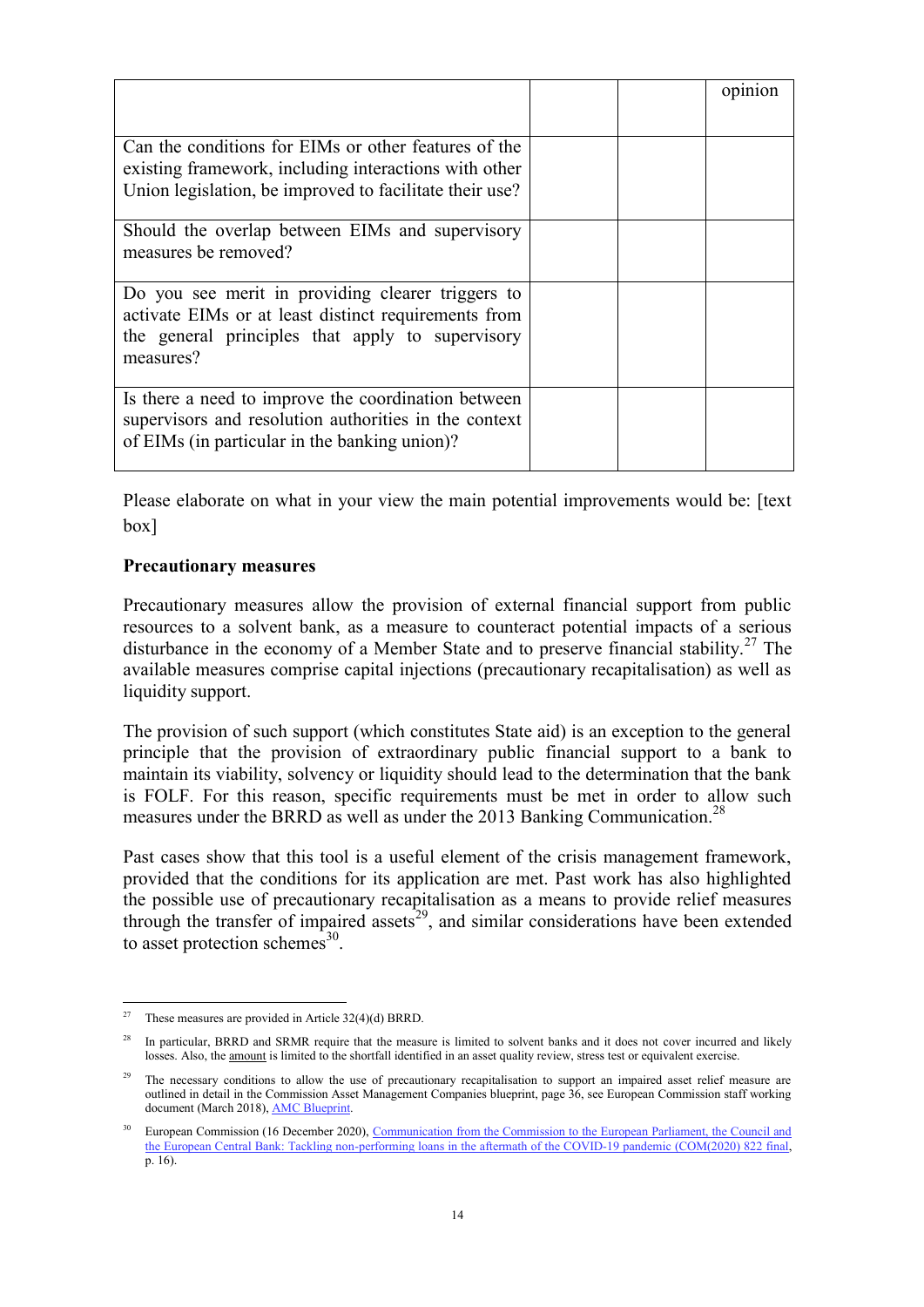# **Question 8**

Should the legislative provisions on precautionary measures be amended? What would be, in your view, the main potential amendments?

- Yes
- No
- No opinion
- Please specify your reply [text box]

# **DGS preventive measures (Article 11(3) DGSD)**

DGSs can intervene to prevent the failure of a bank. This feature of DGSs is currently an option under the DGS Directive and has not been implemented in all Member States.

Such a use of DGS resources can be an important feature to allow a swift intervention to address the deteriorating financial conditions of a bank and potentially avoid the wider impact of the bank's failure on the financial market. The DGSs' intervention is currently limited to the cost of fulfilling its statutory or contractual mandate.<sup>31</sup>

Recent experience with this type of DGS measures gave rise to questions about the assessment of the cost of the DGS intervention, and about the interaction between Article 11(3) DGSD and Article 32 BRRD, with respect to triggering a failing or likely to fail assessment.

# **Question 9**

In view of past experience with these types of measures, should the conditions for the application of DGS preventive measures be clarified in the future framework? What are, in your view, the main potential clarifications?

- Yes
- No
- No opinion
- Please specify your reply [text box]

# *(ii) Measures available to manage the failure of banks*

The BRRD provides for a comprehensive and flexible set of tools, ranging from the power to sell the bank's business entirely or partially, to the transfer of critical functions to a bridge institution or the transfer of non-performing assets to an asset management vehicle (AMV) and the bail-in of liabilities to absorb the losses and recapitalise the bank. The framework also provides for different sources of funding for such tools, including external funding, mainly through the resolution fund and the DGSs.

 $31$ In particular, the DGS can act in a preventive capacity only if the cost of that intervention does not exceed the cost of fulfilling its statutory or contractual mandate.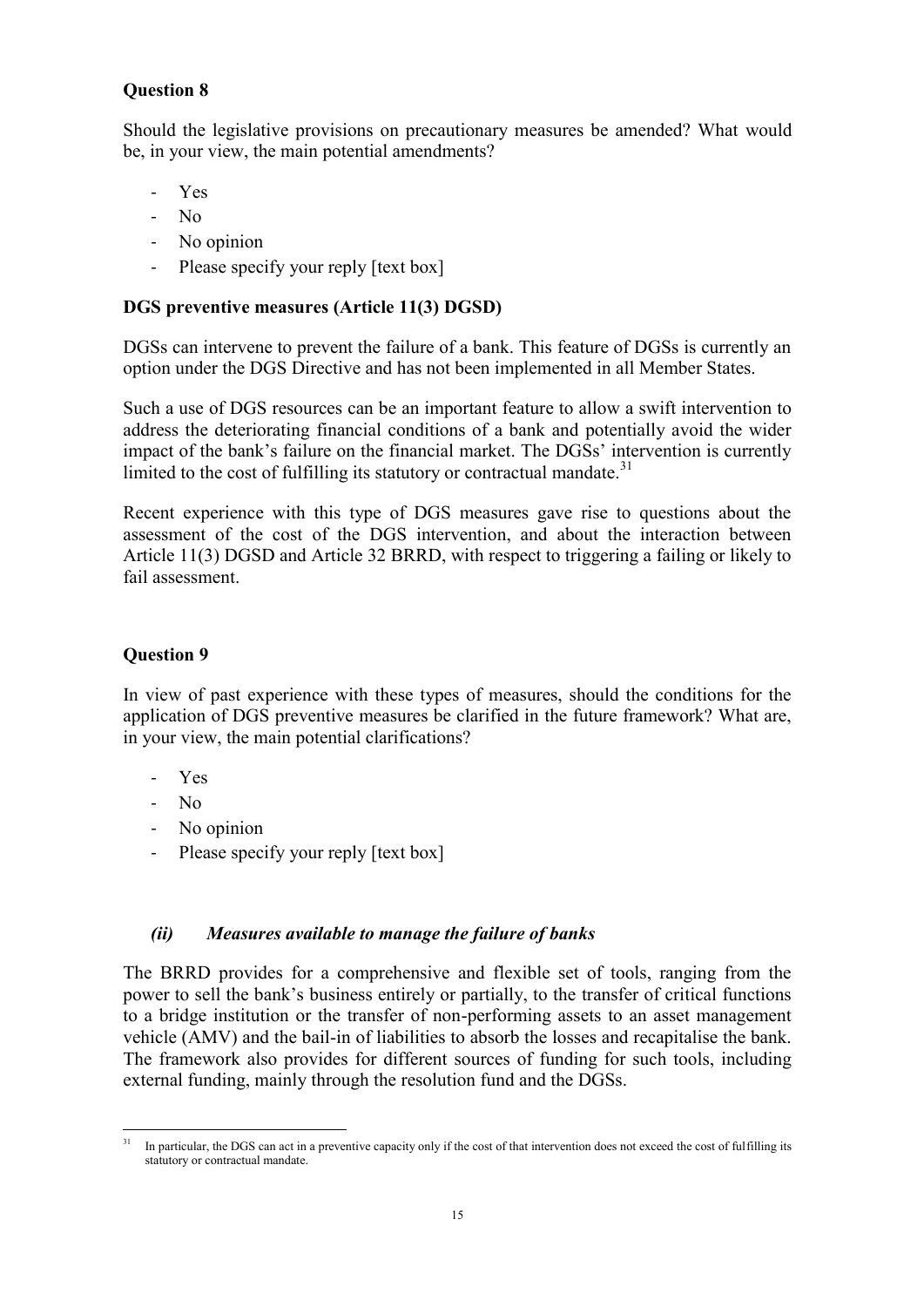Outside resolution, the extent of the available measures to manage a bank's failure depends on the characteristics of the applicable national insolvency law. These procedures are not harmonised and can vary substantially, from judicial proceedings very similar to those available for non-bank businesses (which entail generally the piecemeal sale of the bank's assets to maximise the asset value for creditors), to administrative proceedings which allow actions similar to those available in resolution (e.g. sale of the bank's business to ensure that its activity continues). These tools can be funded through DGS alternative measures, which allow the DGS to provide financial support in case of the sale of the bank's business or parts of it to an acquirer. Moreover, financial support from the public budget can be used to finance such measures in insolvency, provided that the relevant requirements under the applicable State aid rules (Banking Communication), including burden sharing, are complied with.

As already indicated in the [Commission Report \(2019\),](https://ec.europa.eu/transparency/regdoc/rep/1/2019/EN/COM-2019-213-F1-EN-MAIN-PART-1.PDF) practical experience in the application of the framework showed that, in the banking union<sup>32</sup>, resolution has been used only in a very limited number of cases and that solutions outside the resolution framework, including national insolvency proceedings supported with liquidation aid, remain available (and subject to less-strict requirements).

This raises a series of important questions with respect to the current legislative framework and its ability to cater for effective and proportionate solutions to manage the failure of any bank. In order to address these questions, it is appropriate to look at the following elements of the framework:

- The decision-making process regarding FOLF;
- The application of the public interest assessment by the resolution authorities, i.e. the assessment which is used to decide whether a bank should be managed under resolution or national insolvency proceedings;
- The tools available in the framework, particularly to assess whether those available in resolution are sufficient and appropriate to manage the failure of potentially any bank or whether there is merit in considering additional tools;
- The sources of funding available in the framework, in particular to determine whether they can be used effectively and quickly and whether they can be accessed under proportionate requirements.

In the context of this assessment, it seems also appropriate to keep in mind the strong links between the CMDI and the State aid rules and to explore their interaction, where relevant.

### **Scope of banks and PIA, strategy: resolution vs liquidation and applicability per types of banks**

Resolution authorities can only apply resolution action to a failing institution when they consider that such action is necessary in the public interest. According to Article 32(5) BRRD, the public interest criterion is met when resolution action is necessary for the achievement of one or more of the resolution objectives and the winding up of the institution under normal insolvency proceedings would not meet those

 $32^{\circ}$ Outside the banking union, resolution seems to have been the preferred way for dealing with failing banks.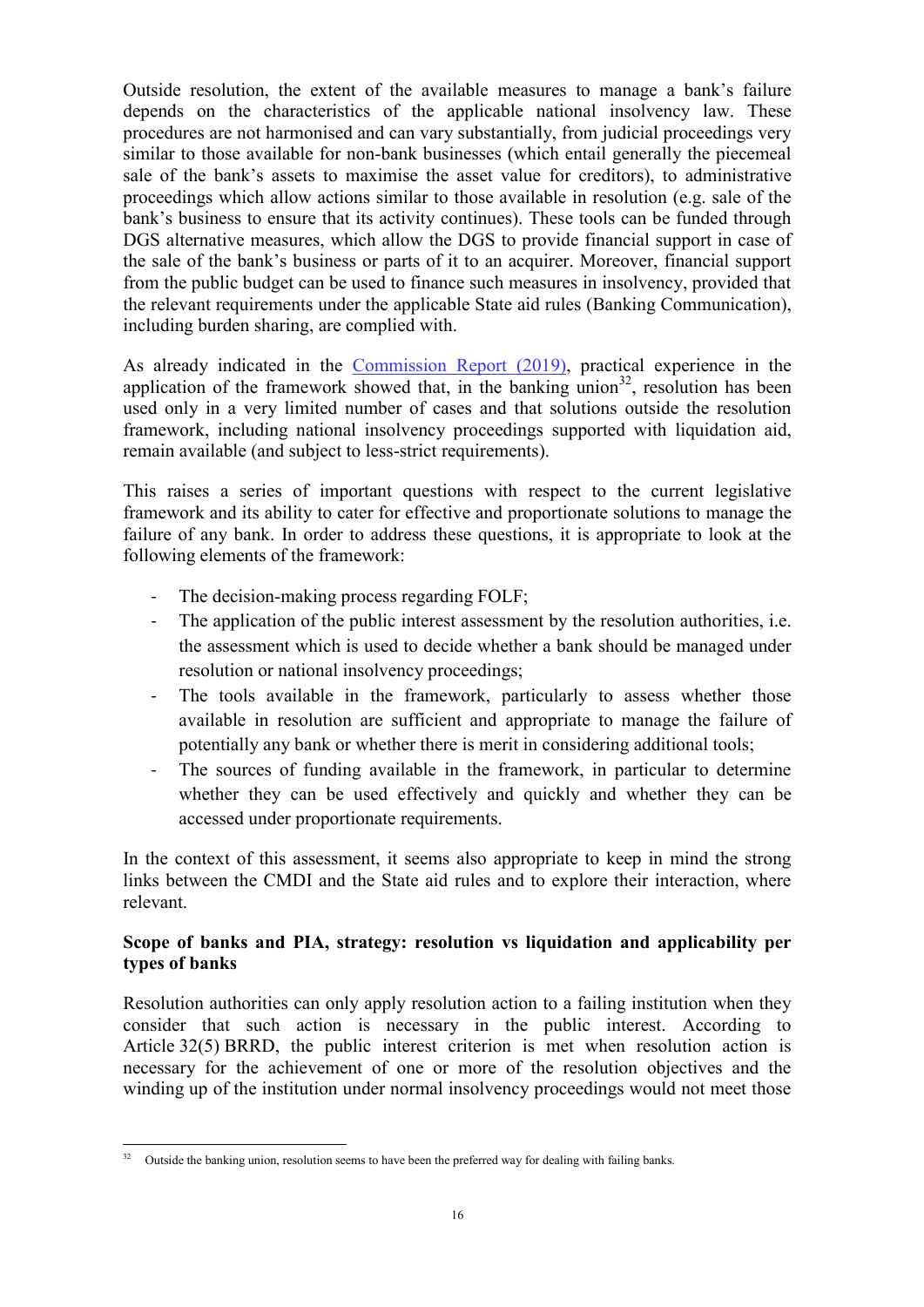resolution objectives to the same extent. The resolution objectives<sup>33</sup> are considered to be of equal importance and must be balanced as appropriate to the nature and circumstances of each case.

Additionally, the BRRD<sup>34</sup> provides that, due to the potentially systemic nature of all institutions, it is crucial that authorities have the possibility to resolve any institution, in order to maintain financial stability.

However, as described above, experience in the banking union, has shown that, once a bank has been declared as failing or likely to fail, resolution was applied in a minority of cases. Outside the banking union, resolution has been used more extensively.

#### **Question 10**

What are your views on the public interest assessment?

|                                                                                                                                                                                                                               | Agree | Disagree | Do not know / No<br>opinion |
|-------------------------------------------------------------------------------------------------------------------------------------------------------------------------------------------------------------------------------|-------|----------|-----------------------------|
| The current wording of Article<br>32(5) BRRD is appropriate and<br>application<br>allows the<br>of<br>resolution to a wide range of<br>institutions, regardless of size or<br>business model                                  |       |          |                             |
| The relevant legal provisions<br>result in a consistent application of<br>the public interest assessment<br>across the EU                                                                                                     |       |          |                             |
| The relevant legal provisions<br>allow for a positive public interest<br>assessment on the basis of a<br>sufficiently broad range<br>of<br>potential impacts of the failure of<br>institution (e.g. regional<br>an<br>impact) |       |          |                             |
| The relevant legal provisions<br>allow for an assessment that<br>sufficiently takes into account the<br>possible systemic nature of a crisis                                                                                  |       |          |                             |

### Please explain [text box]

 $33$ <sup>33</sup> Continuity of critical functions, avoidance of significant adverse effect on the financial system, protection of public funds, protection of covered deposits and investors covered by investor compensation schemes, protection of client funds and client assets – see Article 31 BRRD.

<sup>&</sup>lt;sup>34</sup> See recital 29 BRRD.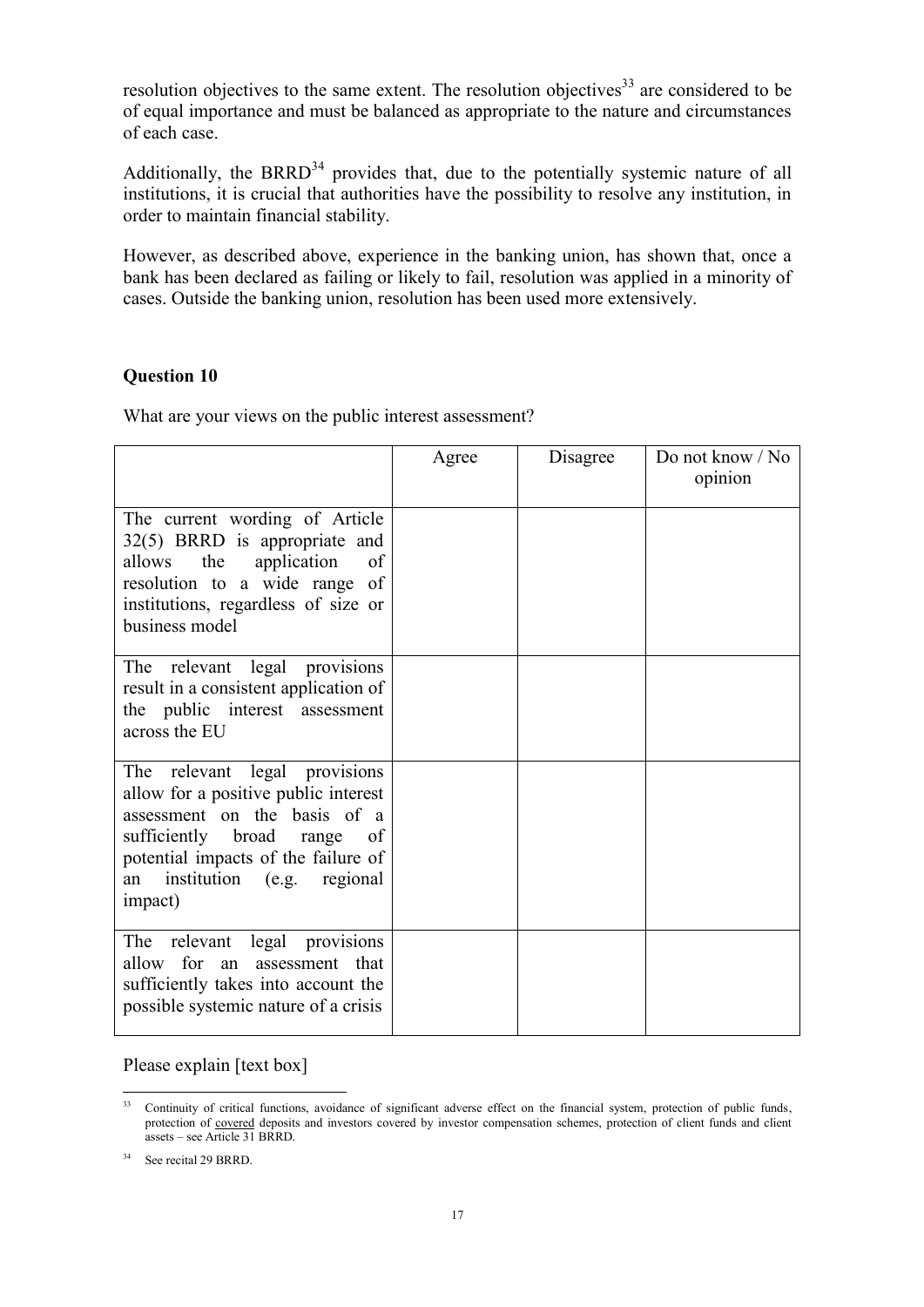#### **FOLF triggers, Article 32b BRRD, triggers for resolution and insolvency (withdrawal of authorisation, alignment of triggers for resolution and insolvency)**

When an institution is FOLF and there are no alternative measures that would prevent that failure in a timely manner, resolution authorities are required to compare resolution action with the winding up of the institution under normal insolvency proceedings (NIP), under the PIA. The same elements of comparison (resolution and NIP) are used when assessing compliance with the 'no creditor worse off' principle (NCWO), which ensures that creditors in resolution are not treated worse than they would have been in insolvency.<sup>35</sup>

If resolution action is not necessary in the public interest, Article 32b BRRD requires Member States to ensure that the institution is wound up in an orderly manner in accordance with the applicable national law. This provision was introduced with the aim of ensuring that standstill situations, where a failing bank cannot be resolved, but at the same time a national insolvency proceeding or another proceeding which would allow the exit of the bank from the banking market cannot be started, could no longer occur. However, it is still unclear whether the implementation of this Article in the national legal framework would address any residual risk of standstill situations, in particular in those cases where the bank has been declared FOLF for "likely" situations (for example "likely infringement of prudential requirements" or "likely illiquidity") and a national insolvency proceeding cannot be started as the relevant conditions are not met. Moreover, due to the variety of proceedings at national level included in the concept of "normal insolvency proceedings", different proceedings may apply when a bank is not put in resolution. Additionally, due to the different ways Article 18 Capital Requirements Directive has been transposed by Member States, the withdrawal of the authorisation of a failing institution is not always justified or possible. Moreover, it is important to assess whether the FOLF determination was taken sufficiently early in the process in past cases.

#### **Question 11**

Do you consider that the existing legal provisions should be further amended to ensure better alignment between the conditions required to declare a bank FOLF and the triggers to initiate insolvency proceedings? How can further alignment be pursued while preserving the necessary features of the insolvency proceedings available at national level?

- Yes
- No

 $\overline{a}$ 

No opinion

Please explain [text box]

Under points (47) and (54) of Article 2(1) BRRD, respectively, normal insolvency proceedings are defined as 'collective insolvency proceedings which entail the partial or total divestment of a debtor and the appointment of a liquidator or an administrator normally applicable to institutions under national law and either specific to those institutions or generally applicable to any natural or legal person', and winding up is defined as 'the realisation of assets of an institution'.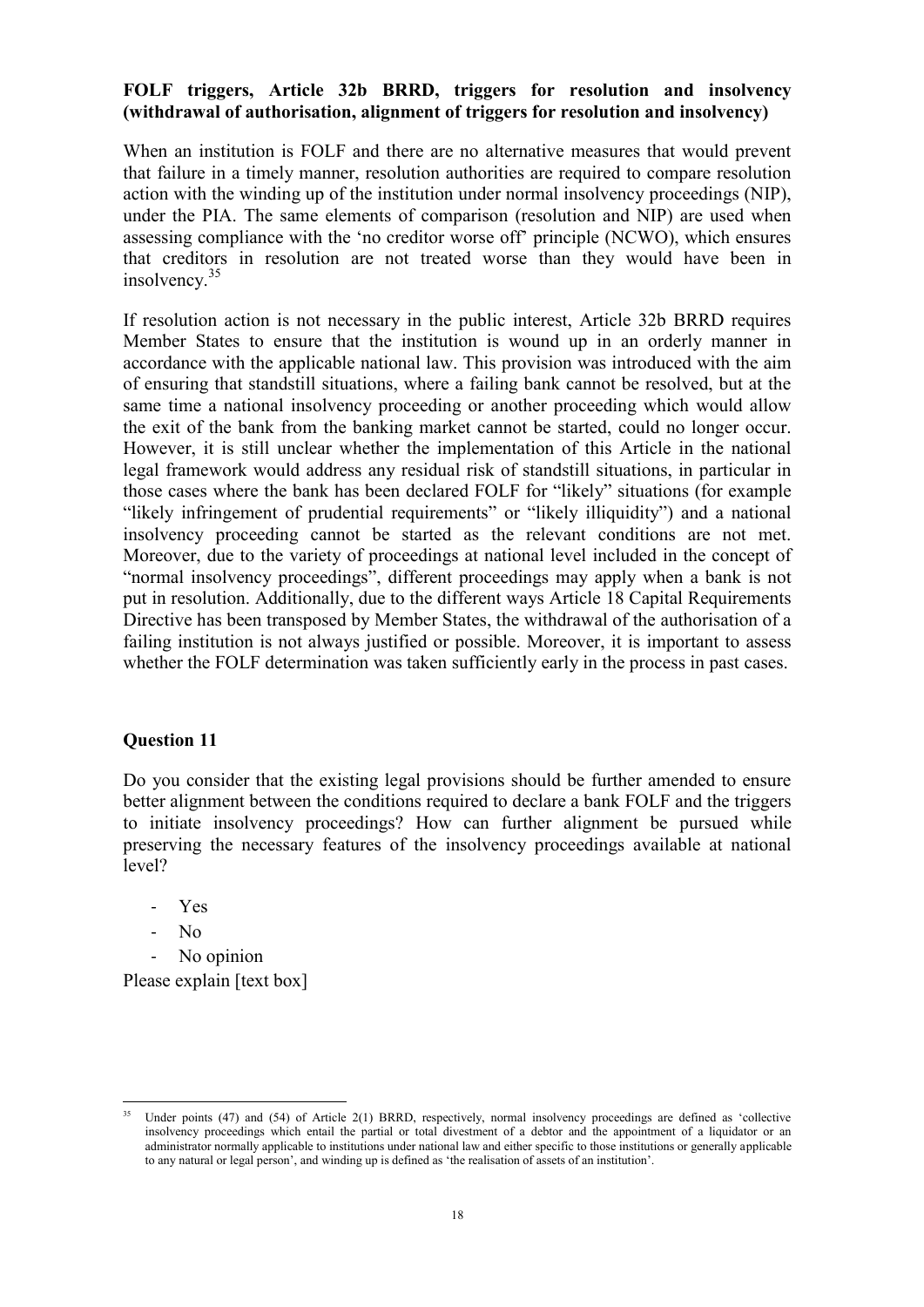# **Question 12**

Do you think that the definition of winding-up should be further clarified in order to ensure that banks that have been declared FOLF and were not subject to resolution exit the banking market in a reasonable timeframe?

- Yes
- No
- No opinion

Please explain [text box]

# **Question 13**

Do you agree that the supervisor should be given the power to withdraw the licence in all FOLF cases? Please explain whether this can improve the possibility of a bank effectively exiting the market within a short time frame, and whether further certainty is needed on the discretionary power of the competent authority to withdraw the authorisation of an institution in those conditions.

- Yes
- No
- No opinion

Please explain [text box]

# **Question 14**

Do you consider that, based on past cases of application, FOLF has been triggered on time, too early or too late?

- On time
- Too early
- Too late
- No opinion

Please elaborate on your reply [text box]

# **Question 15**

Do you consider that the current provisions ensure that the competent authorities can trigger FOLF sufficiently early in the process and have sufficient incentives to do so? If not, what possible amendments/additions can be provided in the legislation to improve this? Please elaborate in the text box below.

The correct incentives for responsible authorities to trigger FOLF are in place:

- Yes
- No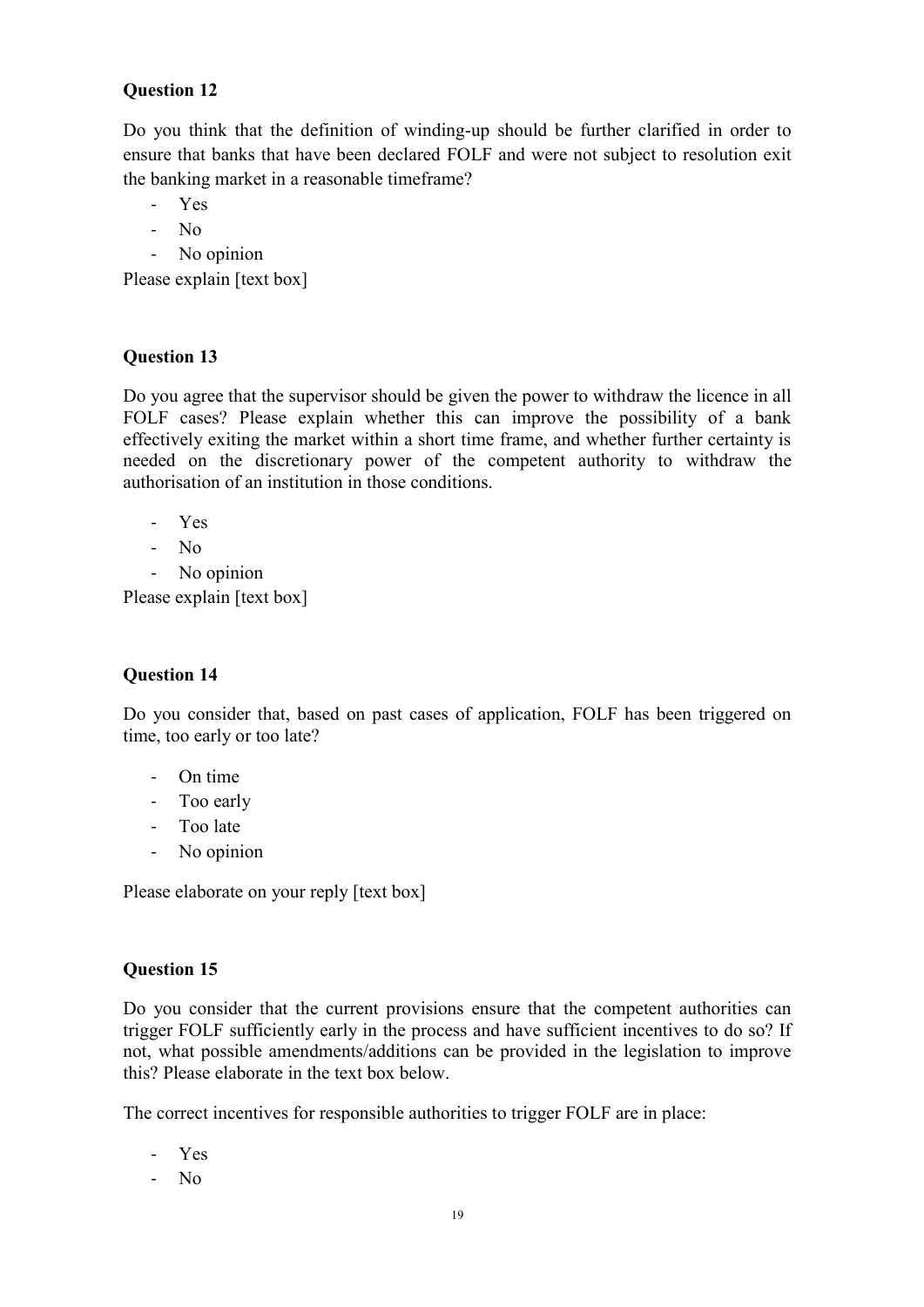- No opinion

Please elaborate on your reply [text box]

### **Adequacy of available tools in resolution and insolvency**

As mentioned above, a comprehensive set of tools is available in resolution (sale of business, bridge institution, asset management vehicle, bail-in). In particular, the resolution authority can transfer part of the assets and/or liabilities of a bank to a third party (or a bridge institution). Under some national laws, such a possibility also exists in insolvency.

# **Question 16**

Do you consider the set of tools available in resolution and insolvency (in your Member State) sufficient to cater for the potential failure of all banks?

- Yes
- No
- No opinion

Please elaborate on your reply [text box]

### **Question 17**

What further measures could be taken regarding the availability, effectiveness and fitness of tools in the framework?

|                                                                                                                                  | Agree | Disagree | Do not know $\sqrt{N}$<br>opinion |
|----------------------------------------------------------------------------------------------------------------------------------|-------|----------|-----------------------------------|
| No additional tools are needed but<br>the existing tools in the resolution<br>framework should be improved                       |       |          |                                   |
| Additional tools<br>should<br>be<br>introduced in the EU resolution<br>framework                                                 |       |          |                                   |
| harmonised<br>Additional<br>tools<br>should be introduced in the<br>insolvency frameworks of all<br><b>Member States</b>         |       |          |                                   |
| Additional<br>tools<br>should<br>be<br>introduced in both resolution and<br>insolvency frameworks of all<br><b>Member States</b> |       |          |                                   |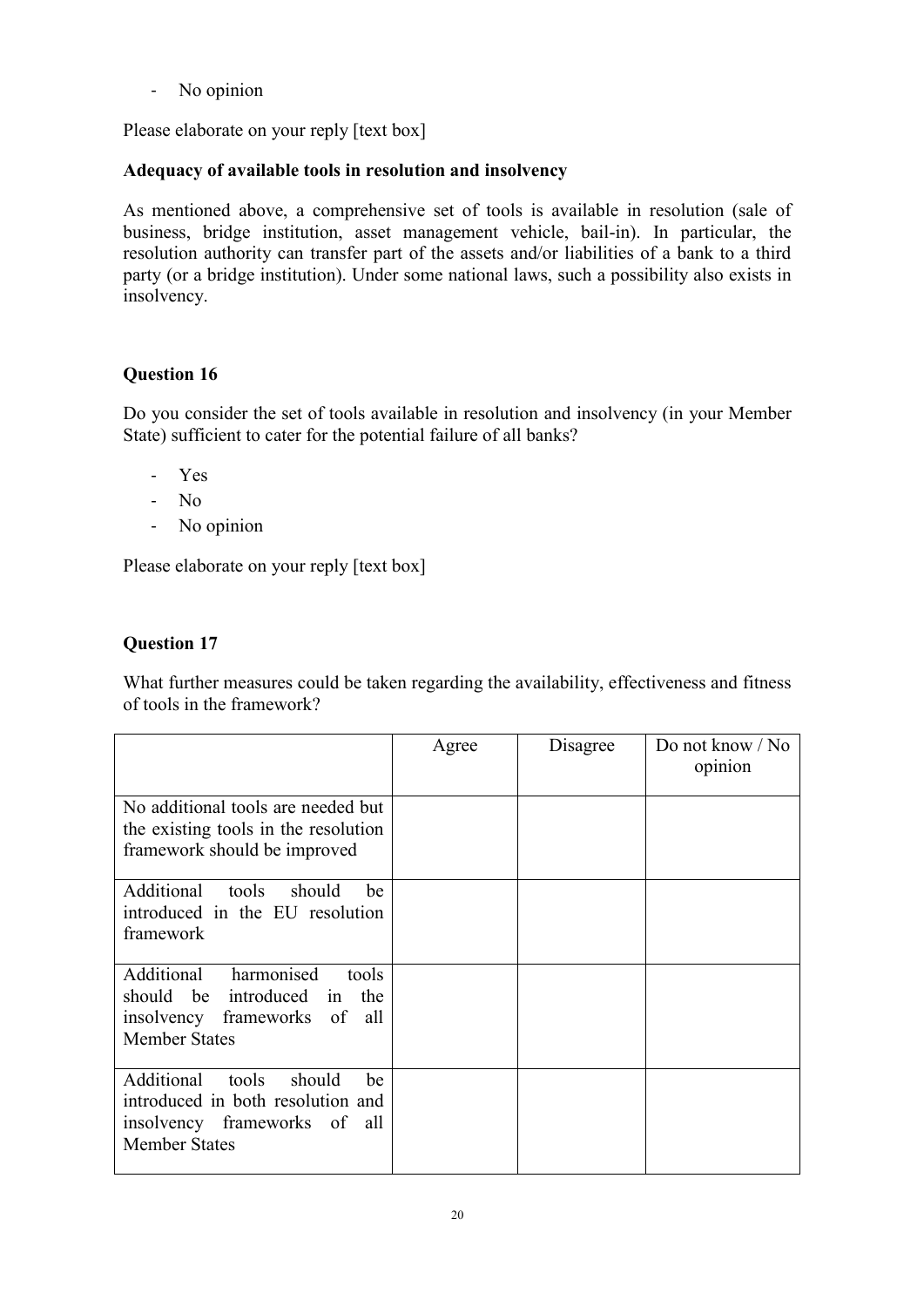Please specify what type of tool you would envisage and describe briefly its characteristics. [text box]

# **Question 18**

Would you see merit in introducing an orderly liquidation tool, i.e. the power to sell the business of a bank or parts of it, possibly with funding from the DGS under Article 11(6) DGSD, also in cases where there is no public interest in putting the bank in resolution?

- Yes
- No
- No opinion

Please explain [text box]

If the reply to the above is Yes:

# **Question 18.1**

How would you see the implementation of such a tool?

|                                                                                                                                                                                                                                         | Agree | Disagree | Do not know / No<br>opinion |
|-----------------------------------------------------------------------------------------------------------------------------------------------------------------------------------------------------------------------------------------|-------|----------|-----------------------------|
| There would be benefits<br>in<br>introducing such a tool in all the<br>insolvency laws of EU Member<br><b>States</b>                                                                                                                    |       |          |                             |
| There are legal challenges for the<br>introduction of such a tool in<br>insolvency                                                                                                                                                      |       |          |                             |
| Such a liquidation tool (and its<br>dedicated source of financing)<br>could be introduced in the<br>resolution framework and be at the<br>disposal of the resolution<br>authority, while still applying to<br>non-public interest banks |       |          |                             |
| Such a liquidation tool should be<br>managed centrally (i.e. at supra-<br>national level) in the banking<br>union and at Member State level<br>in the rest of the EU                                                                    |       |          |                             |

Please explain your answers further [text box]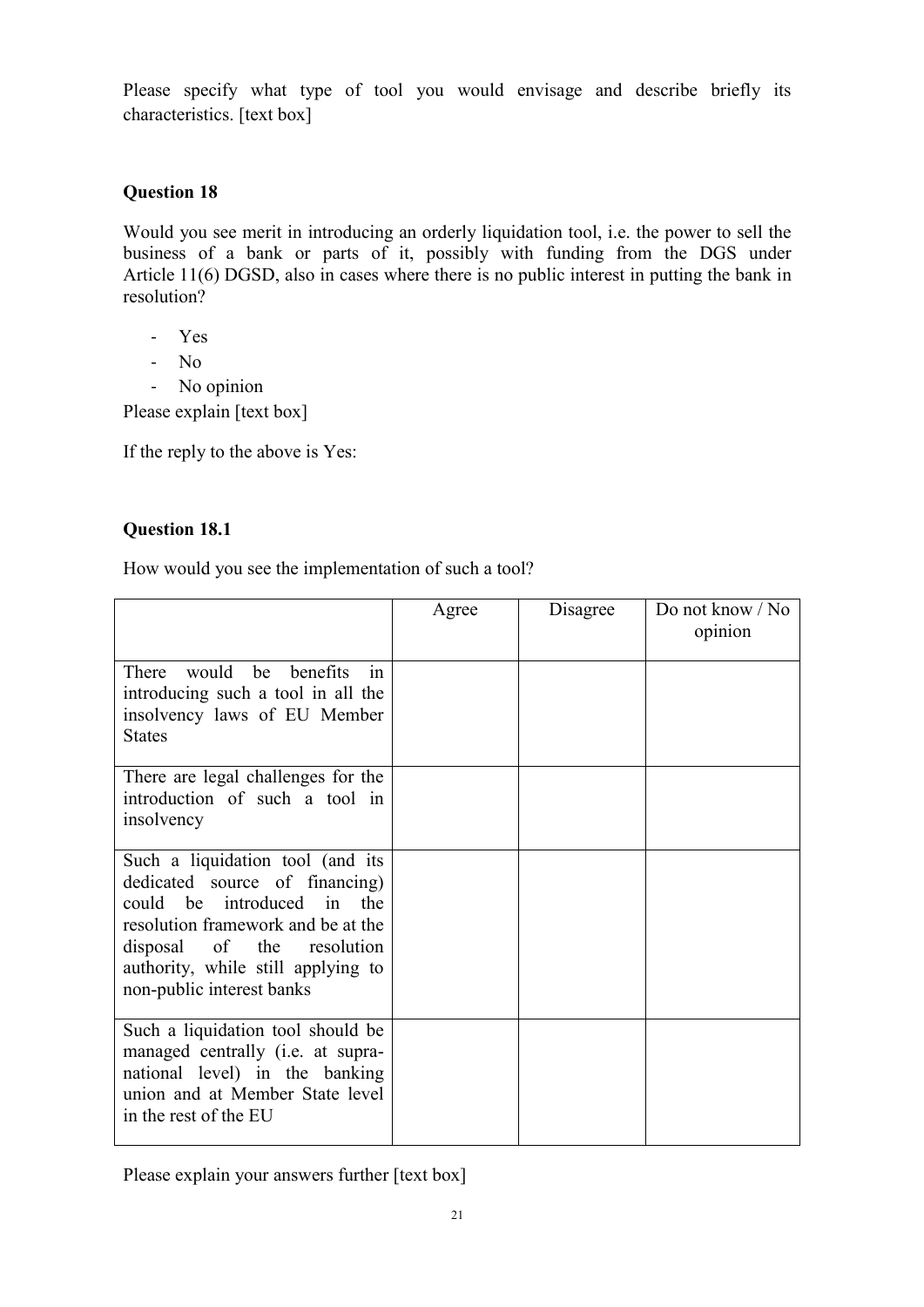# **Question 18.2**

In what way, if any, should that tool be different from the sale of business in resolution? Do you consider that there is a risk of duplication with the sale of business tool in resolution (and that there would be incentives for DGSs to use such a tool and their funds as opposed to resolution authorities)?

If so, please explain how such a risk could be addressed [text box]

### **Resolution strategy**

As part of resolution planning, resolution authorities are defining the preferred and variant resolution strategy and preparing the application of the relevant tools to ensure its execution. For large and complex institutions, open-bank bail-in is, in general, expected to be the preferred resolution tool. This comes hand in hand with the need for those institutions to hold sufficient loss absorbing and recapitalisation capacity (MREL).

However, depending on the circumstances, it may be useful to consider the case of smaller and medium-sized institutions with predominantly equity and deposit-based funding, which may have a positive public interest to be resolved, but whose business model may not sustain an MREL calibration necessary to fully recapitalise the bank. For such cases, other resolution strategies are available in the framework such as the sale of business or bridge bank which, depending on the circumstances, may allow lower MREL targets and may be financed from sources of financing other than the resolution fund (for example, DGS).

The potential benefits of these tools depend on the characteristics of the banks and their financial situation and on how the specific sale of business transaction is structured. However, depending on the valuation of assets as assessed by the buyer, and the perimeter of a transfer, there may still be a need to access the resolution fund (complying with the access conditions) in order to complete the transfer transaction.

# **Question 19**

Do the current legislative provisions provide an adequate framework and an adequate source of financing for resolution authorities to effectively implement a transfer strategy (i.e. sale of business or bridge bank) in resolution to small/medium sized banks with predominantly deposit-based funding that have a positive public interest assessment (PIA) implying that they should undergo resolution?

- Yes
- $-$  No
- No opinion

Please explain [text box]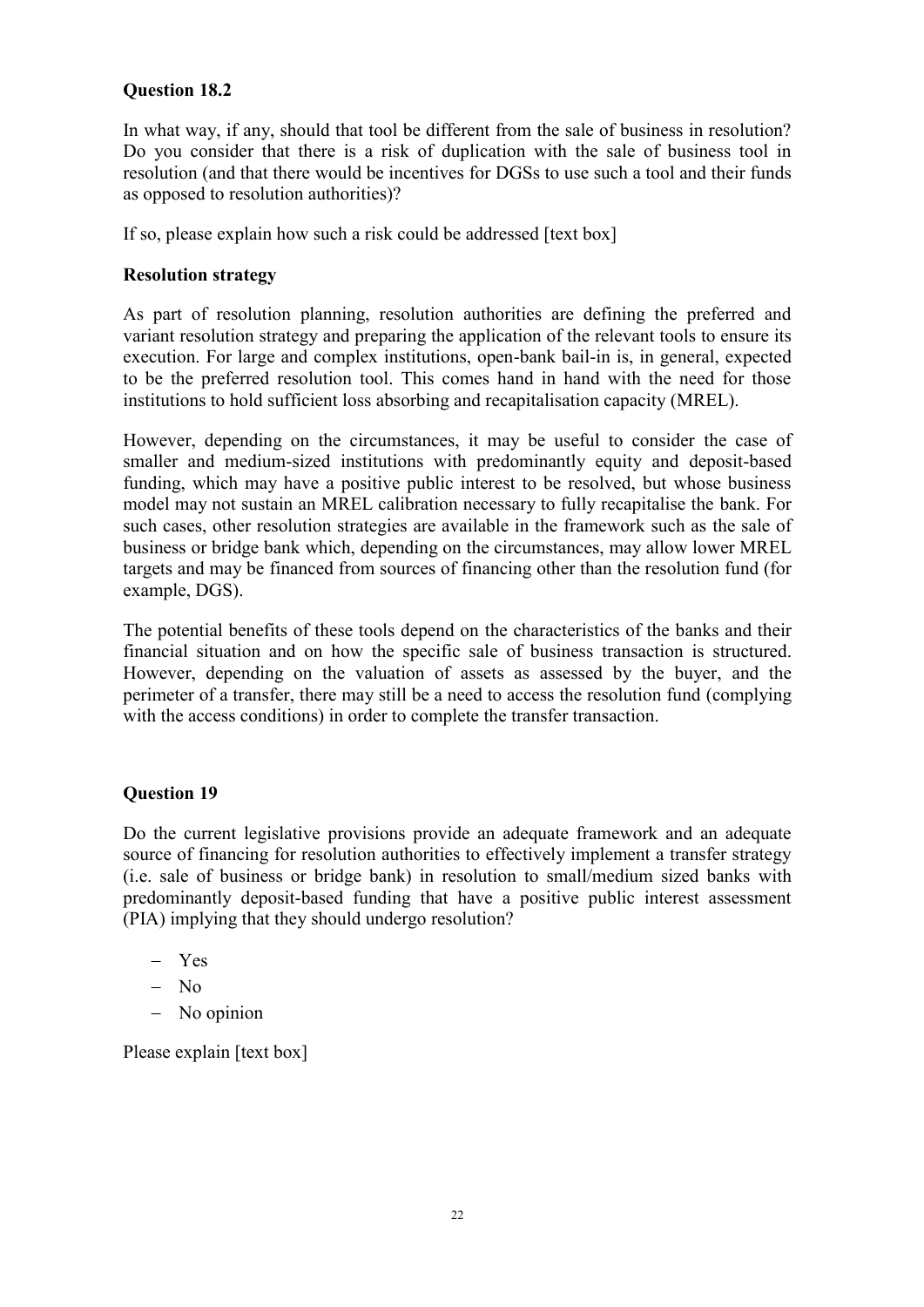#### **Funding sources in resolution**

In order to carry out a resolution action, the resolution authority may decide to access the SRF/RF if certain conditions are met, in particular the need to first bail-in shareholders and creditors for no less than  $8\%$  of total liabilities, including own funds  $(TLOF)^{36}$ . Article 109 BRRD also provides the possibility of using the DGS in resolution, however only for an amount that would not exceed the amount in losses that the DGS would have borne under an insolvency counterfactual. The availability of sufficient sources of funding and the provision of proportionate conditions to access them are central to ensure that the resolution framework is adequate to cater for potentially any bank's failure.

As explained above, in the banking union, those cases where resolution has not been chosen have usually benefited from State aid under national insolvency proceedings (including DGS alternative measures under Article 11(6) DGSD and State aid from the public budget) or from preventive DGS measures under Article 11(3) DGSD. Both the use of aid in NIPs and Article 11(3) DGSD are subject to different (and arguably lessstringent) conditions than those for the use of the resolution funds under the SRMR and BRRD. This divergence may be seen as creating a disincentive to use resolution. This can particularly be the case for small and medium sized banks as they may rely more than other banks on certain types of creditors (such as depositors or retail investors) on which it has proved to be difficult to impose losses.

This issue may be exacerbated by the fact that these categories of banks may have more difficulty in accessing debt issuance markets and therefore acquire loss-absorption capacity through, for example, subordinated debt. While some banks rely on more complex issuance strategies, for others (including in some cases sizeable entities) equity and deposits are the main sources of funding. As a result, meeting the requirement to access RFs/SRF for these banks to execute the resolution strategy<sup>37</sup> may entail bailing-in deposits. At the same time, it is arguable that a proportionate approach to managing bank failures should ensure that entities can access funding sources without having to modify their business model. Also, the existence of a variety of business models is an important element to ensure a diversified, dynamic and competitive banking market.

However, any potential amendment in this direction should limit risks to the level playing field among banks. This would require that the criteria used for a potential differentiation in these access conditions to funding, as well as the calibration of such conditions, are carefully targeted to avoid unwarranted differences of treatment.

# **Question 20**

What are your views on the access conditions to funding sources in resolution?

 $\overline{a}$ Article 44(5) BRRD requires a minimum bail-in of 8% TLOF and provides for a maximum RF contribution of 5% TLOF (unless all unsecured, non-preferred liabilities, other than eligible deposits, have been written down or converted in full) when a resolution authority decides to exclude or partially exclude an eligible liability or class of eligible liabilities, and the losses that would have been borne by those liabilities have not been passed on fully to other creditors, or when the use of the RF indirectly results in part of the losses being passed on to the RF (Article 101(2) BRRD).

<sup>37</sup> For solvency support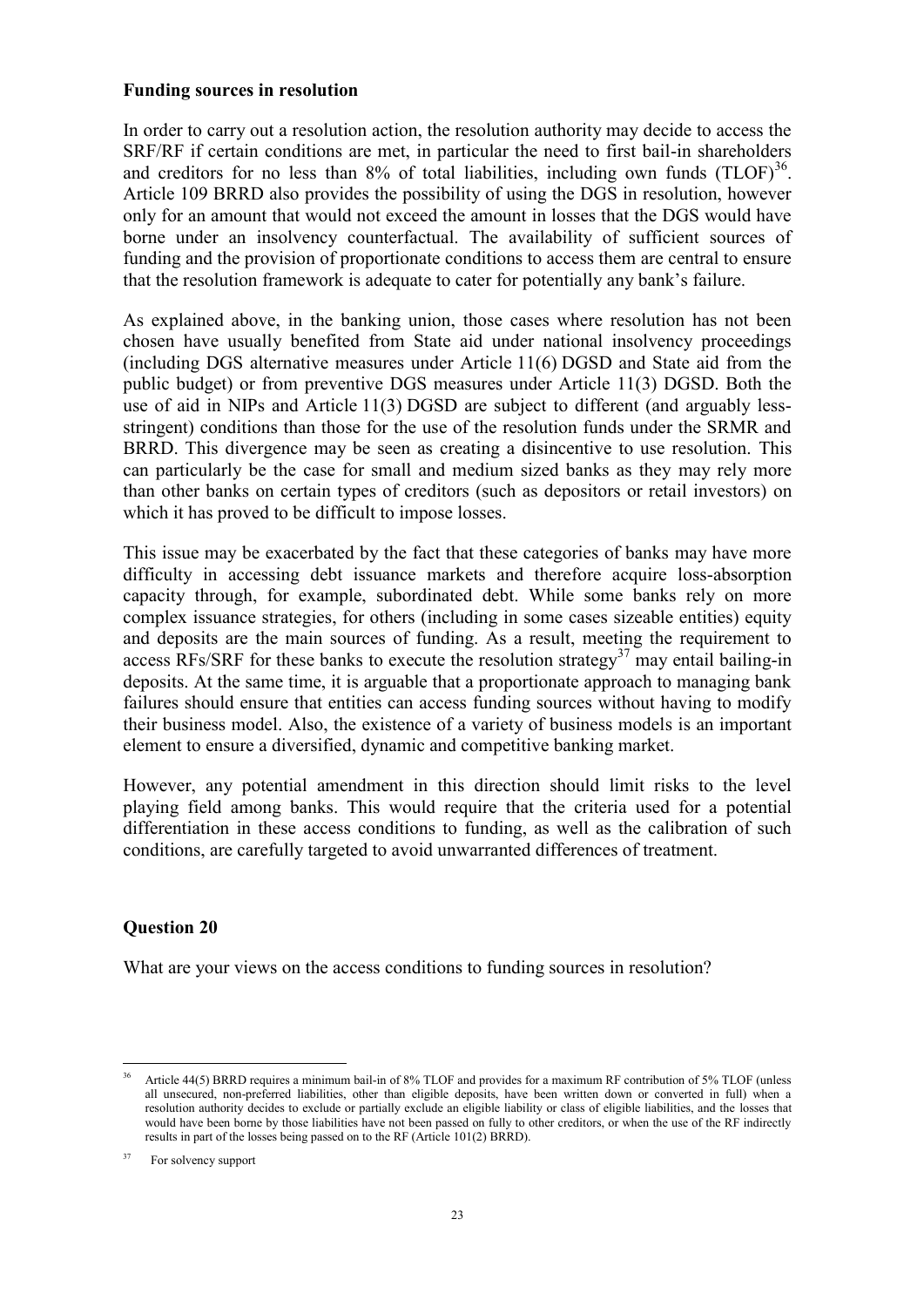|                                                                                                                                                                                                                                                                                                                                                                   | Agree | Disagree | Do not know / No<br>opinion |
|-------------------------------------------------------------------------------------------------------------------------------------------------------------------------------------------------------------------------------------------------------------------------------------------------------------------------------------------------------------------|-------|----------|-----------------------------|
| conditions<br>The<br>access<br>1n<br>BRRD/SRMR to allow for the use<br>of the RF/SRF are adequate and<br>proportionate<br>ensure<br>that<br>to<br>resolution can apply to potentially<br>any bank, while taking into<br>account the resolution strategy<br>applied                                                                                                |       |          |                             |
| There is merit in providing a clear<br>distinction in the law between<br>access conditions to the RF/SRF<br>depending<br>whether<br>its<br>on<br>intervention is meant to absorb<br>losses or to provide liquidity                                                                                                                                                |       |          |                             |
| The access conditions provided for<br>in BRRD/SRMR to allow the<br>authorities to use the DGS funds in<br>resolution<br>adequate<br>and<br>are<br>proportionate<br>that<br>to<br>ensure<br>resolution can apply to potentially<br>any bank,<br>while taking<br>into<br>account the resolution strategy<br>applied                                                 |       |          |                             |
| The access conditions to funding<br>in resolution should be modified<br>for certain banks (smaller/medium<br>sized, with certain business models<br>characterised by prevalence of<br>deposit<br>funding)<br>for<br>more<br>proportionality                                                                                                                       |       |          |                             |
| The DGS/EDIS funds should be<br>available to be used in resolution<br>independently from the use of the<br><b>RF/SRF</b><br>and<br>under different<br>conditions than those required to<br>access RF/SRF. In particular, it<br>should be clarified that the use of<br>DGS does not require a minimum<br>bail-in of 8% of total liabilities<br>including own funds |       |          |                             |
| Additional sources<br>of funding<br>should be enabled.                                                                                                                                                                                                                                                                                                            |       |          |                             |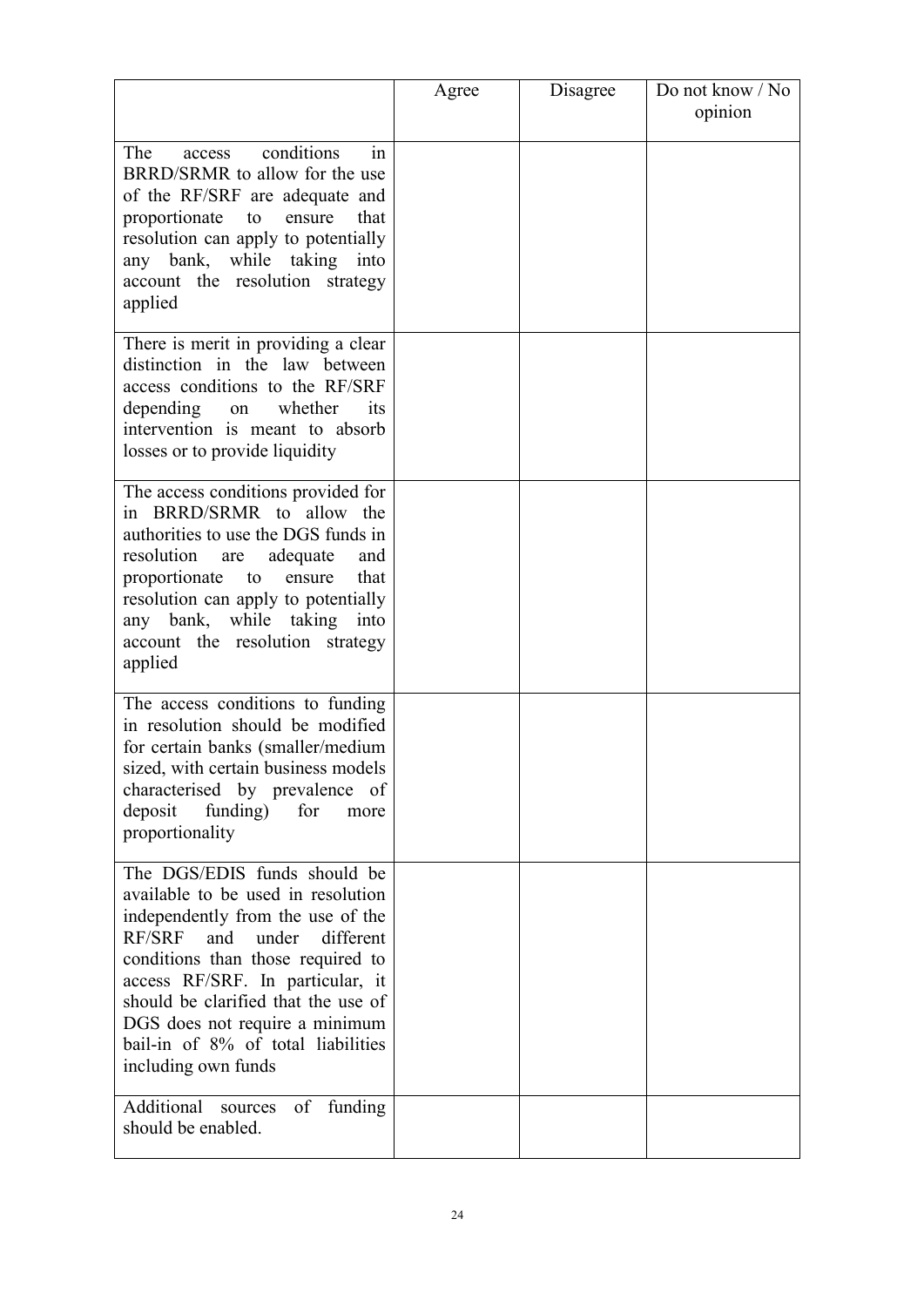Please explain your responses [text box]

# **Sources of funding available in insolvency**

Funding sources are also available for banks that do not meet the public interest test and are put in insolvency according to the applicable national law.

There are, in particular, two sources of potential public external funding:

- DGS funds to finance alternative measures pursuant to Article 11(6) DGSD. In this case, the DGS can provide funding to support a transaction to the extent that this is necessary to preserve access to covered deposits and that it complies with the least cost test (i.e. the loss for the DGS is lower than the loss it would have borne in case of payout in insolvency) and State aid rules, as applicable;
- Financial support from the public budget. Such financial support can be provided by Member States subject to compliance with the requirements enshrined in the State aid framework, $38$  which include among other things burden sharing by shareholders and subordinated debt and a requirement that the aid is granted in the amount necessary to facilitate an orderly exit of the bank from the market.

It is important to examine the consistency and proportionality in the conditions for accessing external financial support across different procedures, and their related potential incentives.

# **Question 21**

In view of past experience, do you consider that the future framework should promote further alignment in the conditions for accessing external funding in insolvency and in resolution?

- Yes
- No
- No opinion

Please explain [Text]

# **Governance and funding**

The current governance setup of the resolution and deposit insurance framework relies on both national and European authorities. Outside the banking union, the management of bank crises is in principle assigned to national authorities (i.e. national resolution authorities, DGS authorities and authorities responsible for insolvency proceedings), while the banking union governance structure is articulated on a national and European level (managed by the SRB).

The framework aims to align the governance structure and the source of funding. In particular this implies that funding held at national level is managed by national

 $\overline{a}$ This includes first and foremost the 2013 Banking Communication.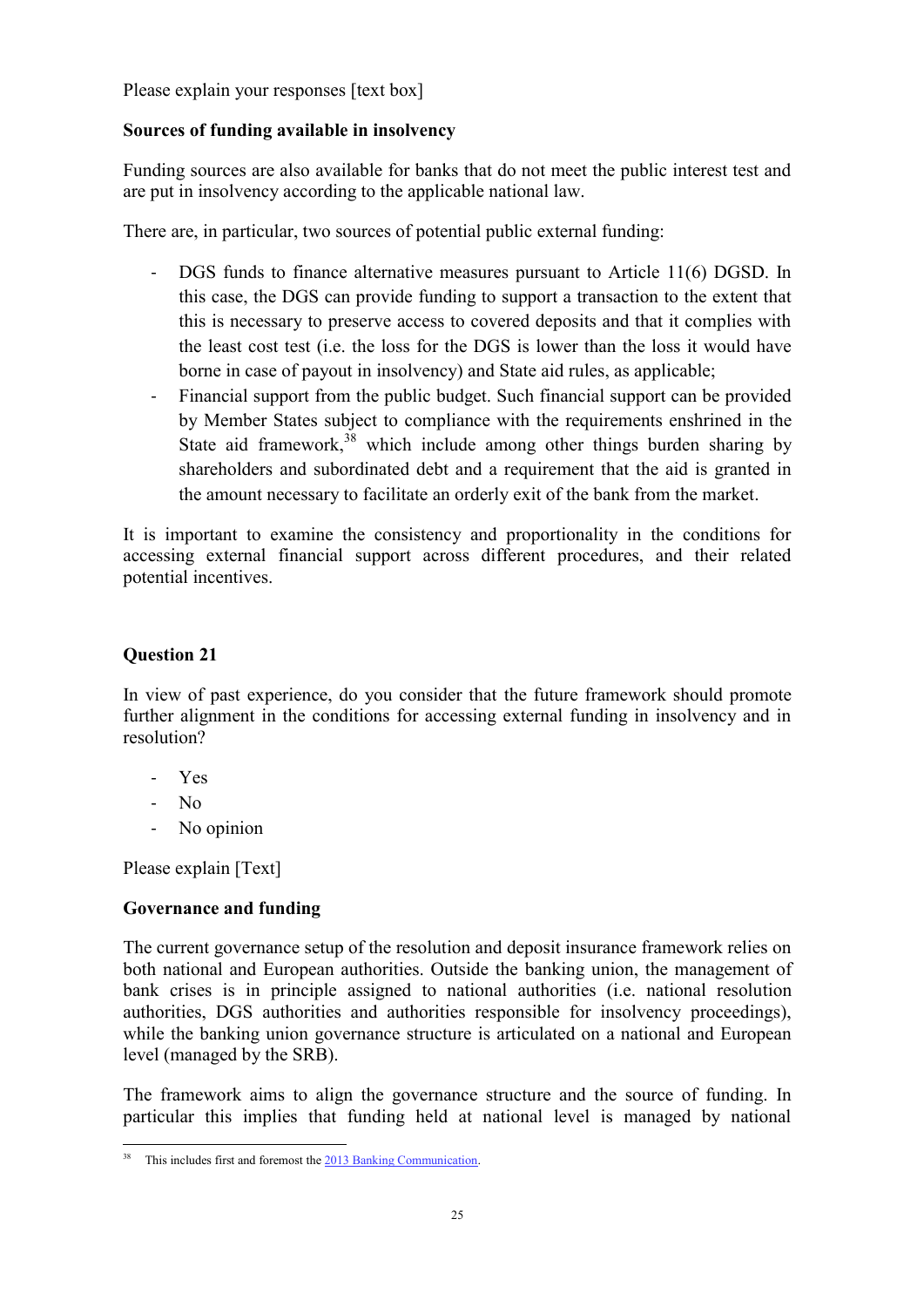authorities, while the SRB manages the Single Resolution Fund, although there are exceptions (e.g. if a national DGS is used to contribute to the resolution of a bank in the SRB remit, the SRB has a role in deciding on its use under the existing BRRD framework).

This element may be particularly relevant in the context of a reflection on potential adjustments to the framework. In particular, a question may arise whether a more prominent role should be reserved for national DGSs/EDIS for financing crisis measures, how it would relate to the NRAs role (within the SRB governance), or even whether the management of such measures should also be assigned exclusively to national authorities or whether some coordination or oversight at European level could be beneficial to ensure a level playing field. Conversely, a reflection seems warranted on the role of the SRB in the management of EDIS.

#### **Question 22**

Do you consider that governance arrangements should be revised to allow further alignment with the nature of the funding source (national/supra-national)?

- Yes
- $-$  No
- No opinion

Please explain [text box]

#### **Question 23**

Is there room to improve the articulation between the roles of SRB and national authorities when the DGS is used to finance the resolution of a bank in the SRB remit?

- Yes
- $-$  No
- No opinion

Please explain [TEXT BOX]

#### **Ability to issue MREL and impact on the feasibility of the resolution strategy**

MREL rules are an essential part of the framework, as they aim to ensure that banks can count on sufficient amounts of easily bail-inable liabilities to increase their resilience, ensure resolvability according to the resolution strategy identified and preserve the stability of the financial system in the eventual implementation of the resolution strategy. The bank-specific MREL calibration by the resolution authority reflects the chosen resolution strategy. In addition, the MREL capacity is key to ensure a sufficient burden sharing by the existing shareholders and creditors in case of failure.

At the same time, the ability to issue MREL, particularly through subordinated instruments, depends on several features of each bank and its business model. Certain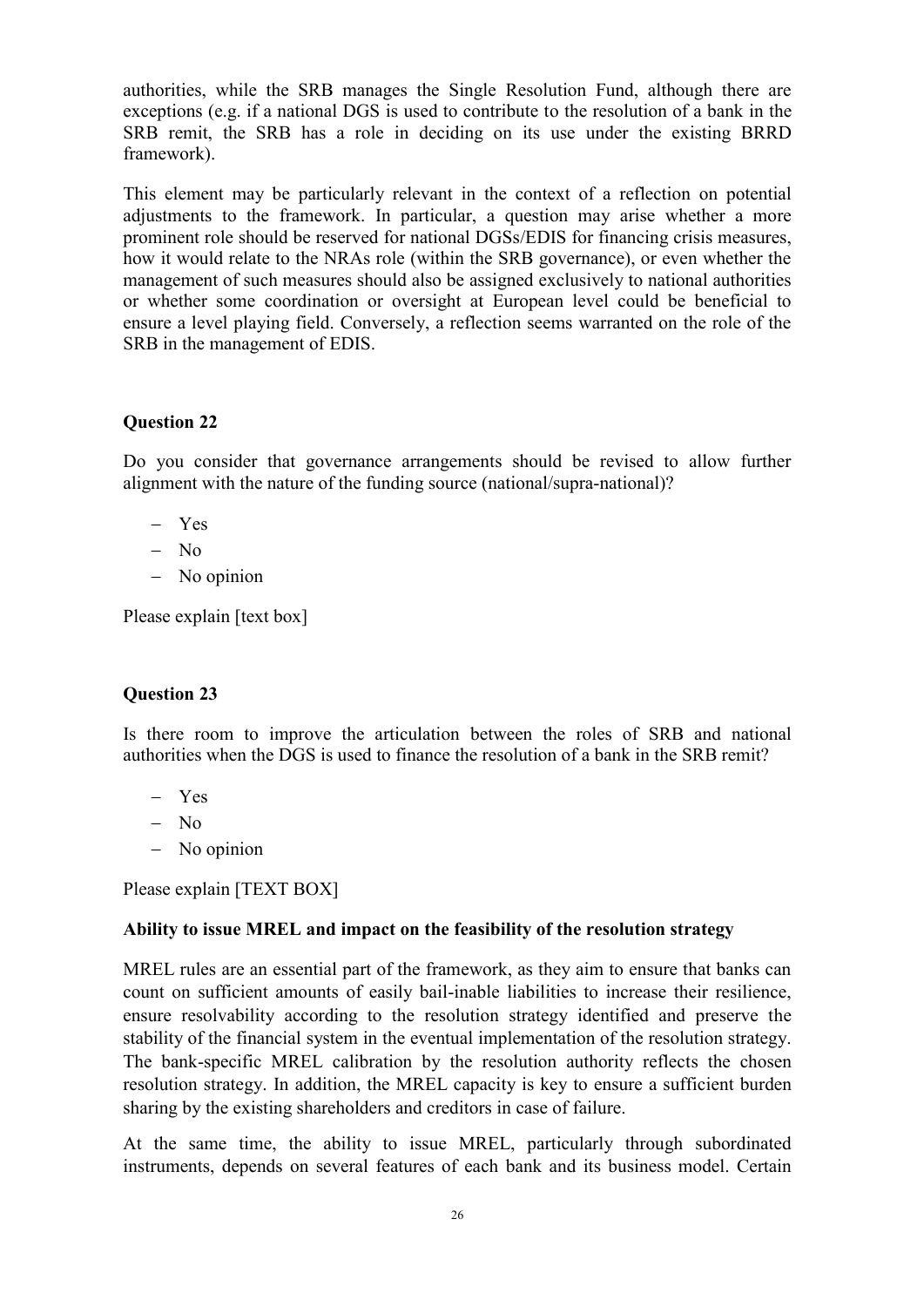banks (e.g. some banks with traditional funding models relying largely on deposits) may have more difficulties in accessing debt issuance markets than other, more complex, institutions. While significant progress has been achieved by banks in reducing MREL shortfalls over the past years, when it comes to reaching their MREL targets under the applicable resolution strategy (and complying, if needed, with the conditions for accessing the resolution fund), challenges remain for certain banks<sup>39</sup>. They relate to the sustainable build-up of MREL-eligible instruments, especially against the background of fragile profitability and capability to roll-over instruments in the short-term, in particular in times of economic crisis.

# **Question 24**

What are your views on the prospect of MREL compliance by all banks, including in the particular case of smaller/medium sized banks with traditional business models?

|                                                                                                                                                                             | Agree | Disagree | Do not know $\sqrt{N}$<br>opinion |
|-----------------------------------------------------------------------------------------------------------------------------------------------------------------------------|-------|----------|-----------------------------------|
| While<br>issuing MREL-eligible<br>instruments remains a priority,<br>certain banks may not be capable<br>of closing the shortfall sustainably<br>for lack of market access. |       |          |                                   |
| Possible adverse market<br>and<br>economic circumstances can also<br>affect the issuance capacity of<br>certain banks.                                                      |       |          |                                   |
| Transitional periods could be a<br>tool to deal with MREL shortfalls,<br>resolution authorities<br>could<br>consider prolonging these under<br>the current framework.       |       |          |                                   |

Please explain [text box]

#### **Question 25**

In case of failure of banks, which may lack sufficient amounts of subordinate debt (see question above) and/or would not meet the PIA criteria, what are your views on possible adjustments to the MREL requirements?

<sup>&</sup>lt;sup>39</sup> [Joint report by the services of the European Commission, the European Central Bank \(ECB\) and the Single Resolution Board](https://www.consilium.europa.eu/media/46978/joint-risk-reduction-monitoring-report-to-eg_november-2020_for-publication.pdf)  [\(SRB\) \(November 2020\), Monitoring report on risk reduction indicators,](https://www.consilium.europa.eu/media/46978/joint-risk-reduction-monitoring-report-to-eg_november-2020_for-publication.pdf) pg 33.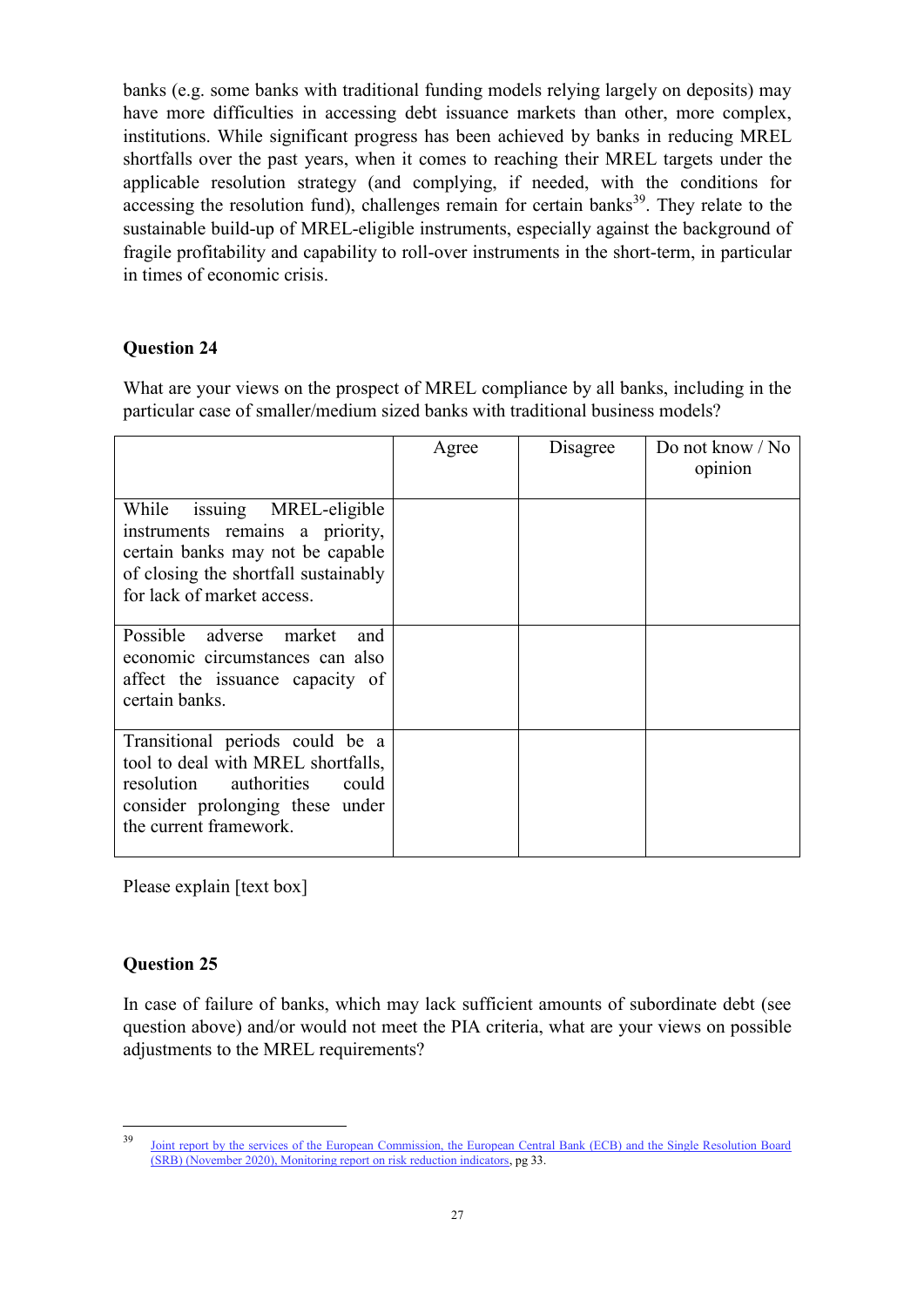|                                                                                                                          | Agree | Disagree | Do not know / No<br>opinion |
|--------------------------------------------------------------------------------------------------------------------------|-------|----------|-----------------------------|
| MREL adjustments for resolution<br>strategies other than bail-in can<br>help in this context                             |       |          |                             |
| Rules defining how the MREL is<br>set for banks likely not to meet the<br>PIA criteria should be clarified               |       |          |                             |
| In any case, for all banks, an<br>adequate burden sharing by<br>existing shareholders and creditors<br>should be ensured |       |          |                             |

Please explain [text box]

### **Treatment of retail clients under the bail-in tool**

The bail-in tool can be applied to all the unsecured liabilities of the institution, except where they are statutorily excluded from its scope<sup>40</sup>. Resolution authorities have the discretionary power to exclude certain liabilities from bail-in, but this can only take place under a limited set of circumstances and, where it leads to the use of the resolution financing arrangement, it requires authorisation from the Commission and the Council.

If a significant part of an institution's bail-inable liabilities, particularly MREL instruments, is held by retail investors, resolution authorities might be reticent to impose losses on those liabilities for a number of reasons $41$ . First, the bail-in of debt instruments held by retail clients risks affecting the overall confidence in the financial markets and might trigger severe reactions by those clients, which could translate in contagion effects and financial instability. Second, bailing-in retail debt holders, especially in case of selfplacement (where the institution places the financial instruments issued by themselves or other group entities with their own client base), could hinder the successful implementation of the resolution strategy. Indeed, the imposition of losses to the customer base of the institution under resolution could lead to reputational damage, which in turn could impede the business viability and the franchise value of the institution post- resolution.

In order to ensure that retail investors do not hold excessive amounts of certain MREL instruments, BRRD  $II^{42}$  introduced a requirement to ensure a minimum denomination amount for such instruments or that the investment in such instruments does not represent an excessive share of the investor's portfolio.<sup>43</sup> MiFID II<sup>44</sup>, which has been

 $\overline{a}$ Which includes covered deposits and a few other types of liabilities to ensure the continuity of critical functions and reduce risk of systemic contagion.

In this respect, please see the statement of the EBA and ESMA on the treatment of retail holdings of debt financial instruments [subject to the Bank Recovery and Resolution Directive.](https://eba.europa.eu/sites/default/documents/files/documents/10180/2137845/98f0c618-a297-423e-b414-84aa7ef5e9bc/EBA%20ESMA%20Statement%20on%20retail%20holdings%20of%20bail-inable%20debt%20%28EBA-Op-2018-03%29.pdf?retry=1) 

Directive (EU) 2019/879.

<sup>43</sup> See Article 44a BRRD.

<sup>44</sup> [Directive 2014/65/EU.](https://eur-lex.europa.eu/legal-content/EN/TXT/?uri=CELEX:32014L0065)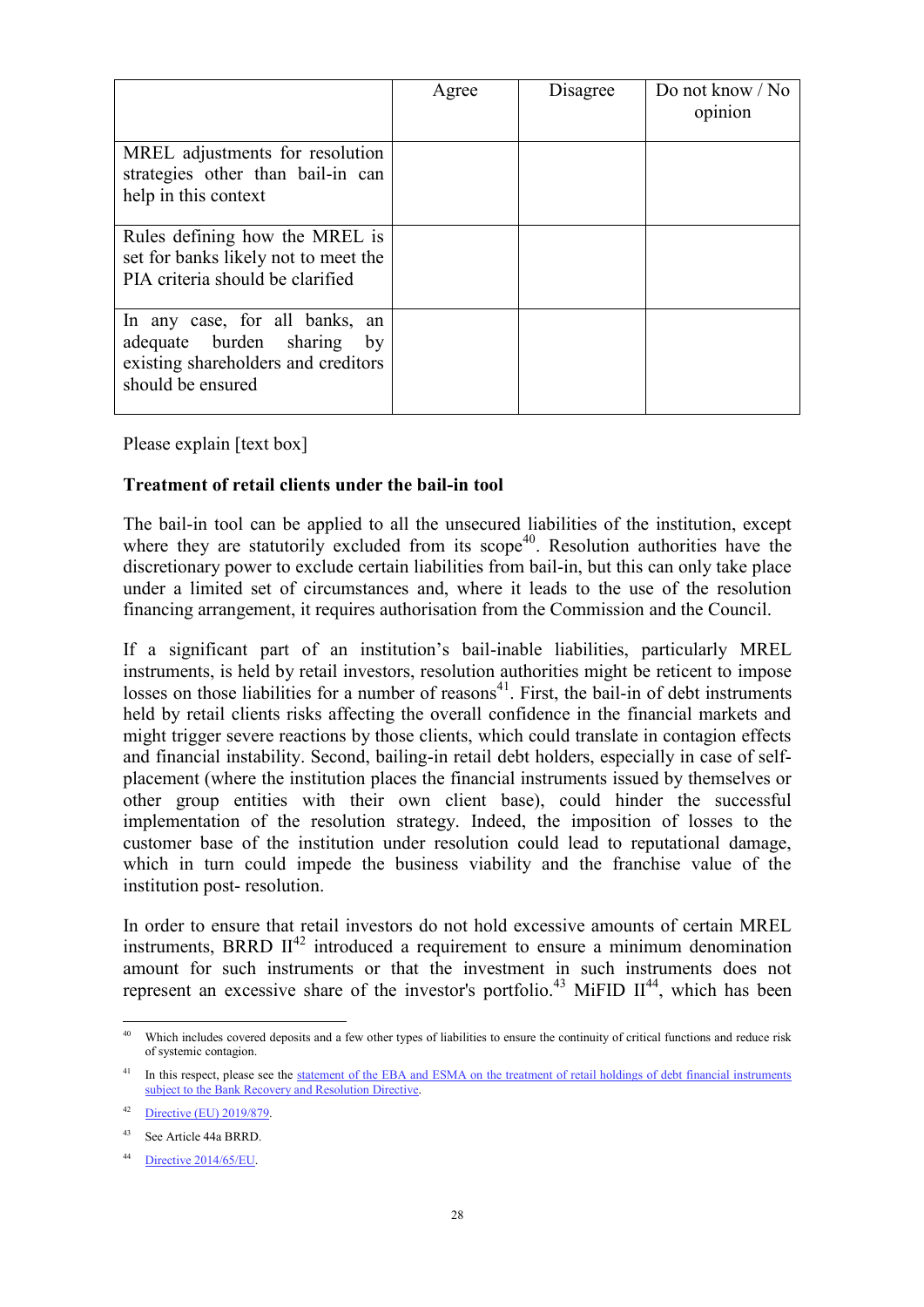applicable since January 2018, also included a number of new provisions aimed at strengthening investor protection in respect of disclosure, distribution and assessment of suitability, among others.

Nevertheless, the question has arisen whether the protection of retail clients should be reinforced, either by further empowering resolution authorities to pursue that objective or through directly applicable protection in the context of resolution. These considerations are independent of the possible measures that may be implemented to address the specific case of mis-selling of financial instruments to retail clients.

### **Question 26**

What are your views on the policy regarding retail clients' protection?

|                                                                                                                                                                                                                                               | Agree | Disagree | Do not know / No<br>opinion |
|-----------------------------------------------------------------------------------------------------------------------------------------------------------------------------------------------------------------------------------------------|-------|----------|-----------------------------|
| The current protection for retail<br>clients (MiFID II and BRRD II) is<br>sufficient<br>in<br>the<br>resolution<br>framework, both at the stage of<br>resolution planning and during the<br>implementation of resolution<br>action.           |       |          |                             |
| Additional powers<br>should<br>be<br>explicitly given to resolution<br>authorities<br>allowing them<br>to<br>safeguard retail clients<br>from<br>bearing losses in resolution.                                                                |       |          |                             |
| Additional protection to<br>retail<br>should be introduced<br>clients<br>directly in the law (e.g., statutory<br>exclusion from bail-in).                                                                                                     |       |          |                             |
| Introducing additional measures<br>limiting the sale of bail-inable<br>instruments to retail clients or<br>protecting them from bearing<br>losses in resolution may have a<br>substantial impact on the funding<br>capacity of certain banks. |       |          |                             |

Please explain [text box]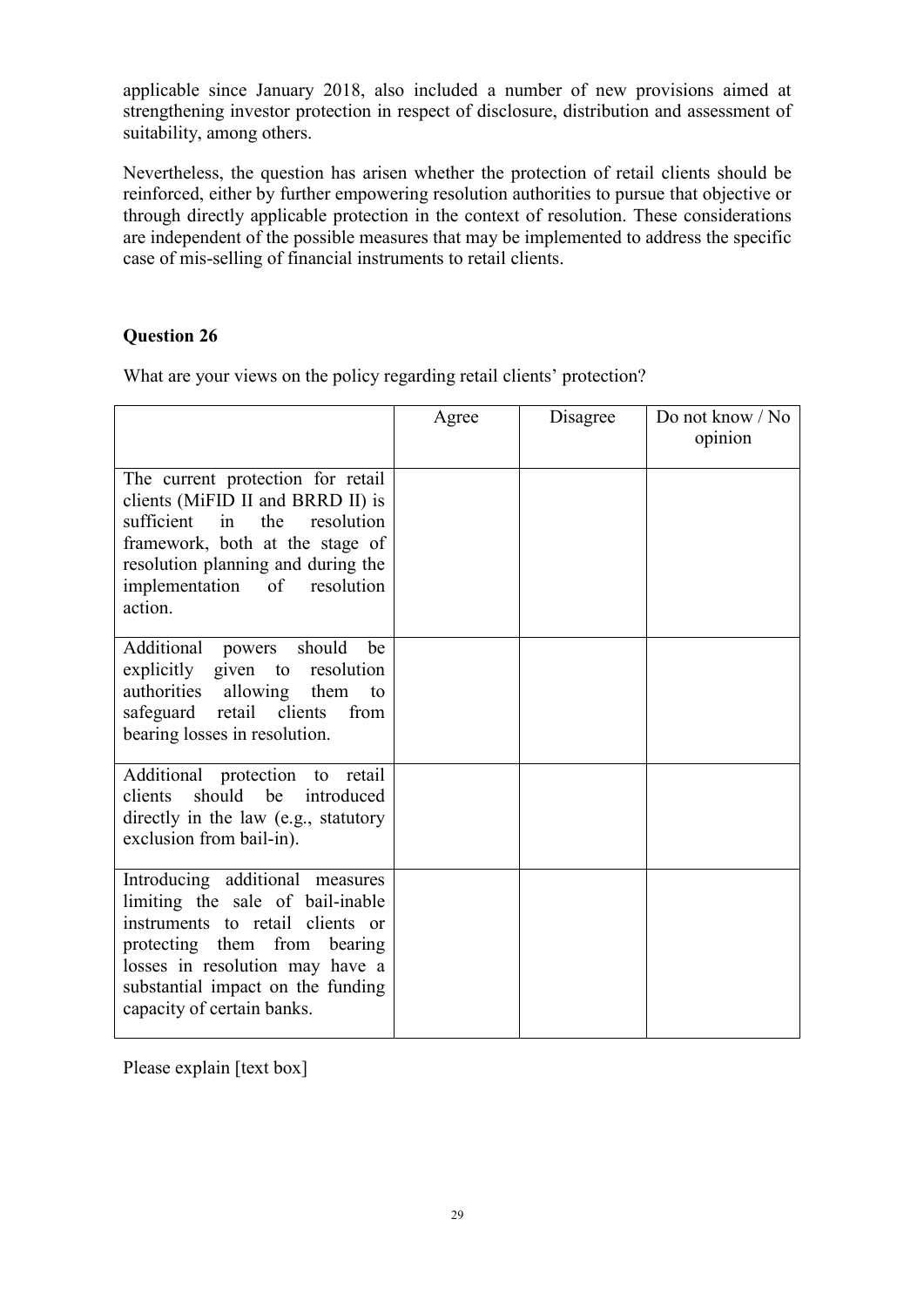# **Question 27**

Do you consider that Article 44a BRRD should be amended and simplified so as to provide only for one single rule on the minimum denomination amount, to facilitate its implementation on a cross-border basis?

- Yes
- No
- No opinion

Please explain [text box]

# **Question 28**

Do you agree that the scope of the rule on the minimum denomination amount to other subordinated instruments than subordinated eligible liabilities (e.g. own funds instruments) and/or other MREL eligible liabilities (senior eligible liabilities) should be extended?

- Yes
- No
- No opinion

Please explain [text box]

#### <span id="page-29-0"></span>**B. Level of harmonisation of creditor hierarchy in the EU and impact on NCWO**

Liabilities absorb losses and contribute to the recapitalisation of an institution in resolution in an order that is largely determined by the hierarchy of claims in insolvency. EU law already provides for a number of rules on the bank insolvency ranking of certain types of liabilities<sup>45</sup>. For the remaining classes of liabilities, there is little harmonisation at EU level.

Notably, some Member States have granted a legal preference in insolvency to other categories of deposits currently not mentioned in Article  $108(1)$  BRRD<sup>46</sup>. In this context, the question is whether there should be a generalised granting of a legal preference to all deposits at EU level. $47$  The arguments in favour would be that this would ensure a level playing field in depositor treatment across the EU, contribute to minimizing the risks of breach of the NCWO principle and properly reflect the key role played by deposits in the real economy and in banking. Additionally, if the three-tiered ranking of deposits<sup>48</sup> and DGS claims currently put in place by Article 108(1) BRRD were to be replaced with a

 $\overline{a}$ Namely, own funds items, senior non-preferred debt instruments, covered deposits and claims of DGSs subrogating to covered deposits, and the part of eligible deposits from natural persons and micro, small and medium-sized enterprises (SMEs) exceeding the coverage level provided by the DGSD – see Articles 48(7) and 108 BRRD.

<sup>46</sup> More specifically, eligible deposits of large corporates, in the part exceeding the coverage level of the DGS, and to deposits excluded from repayment by the DGS pursuant to Article 5(1) DGSD.

 $47$  It should be mentioned that in the United States all depositors benefit from the same ranking.

<sup>&</sup>lt;sup>48</sup> Meaning, the relative ranking of deposits laid down in Article 108(1) BRRD, whereby covered deposits rank above eligible deposits of natural persons and SMEs, which in turn rank above the remaining deposits.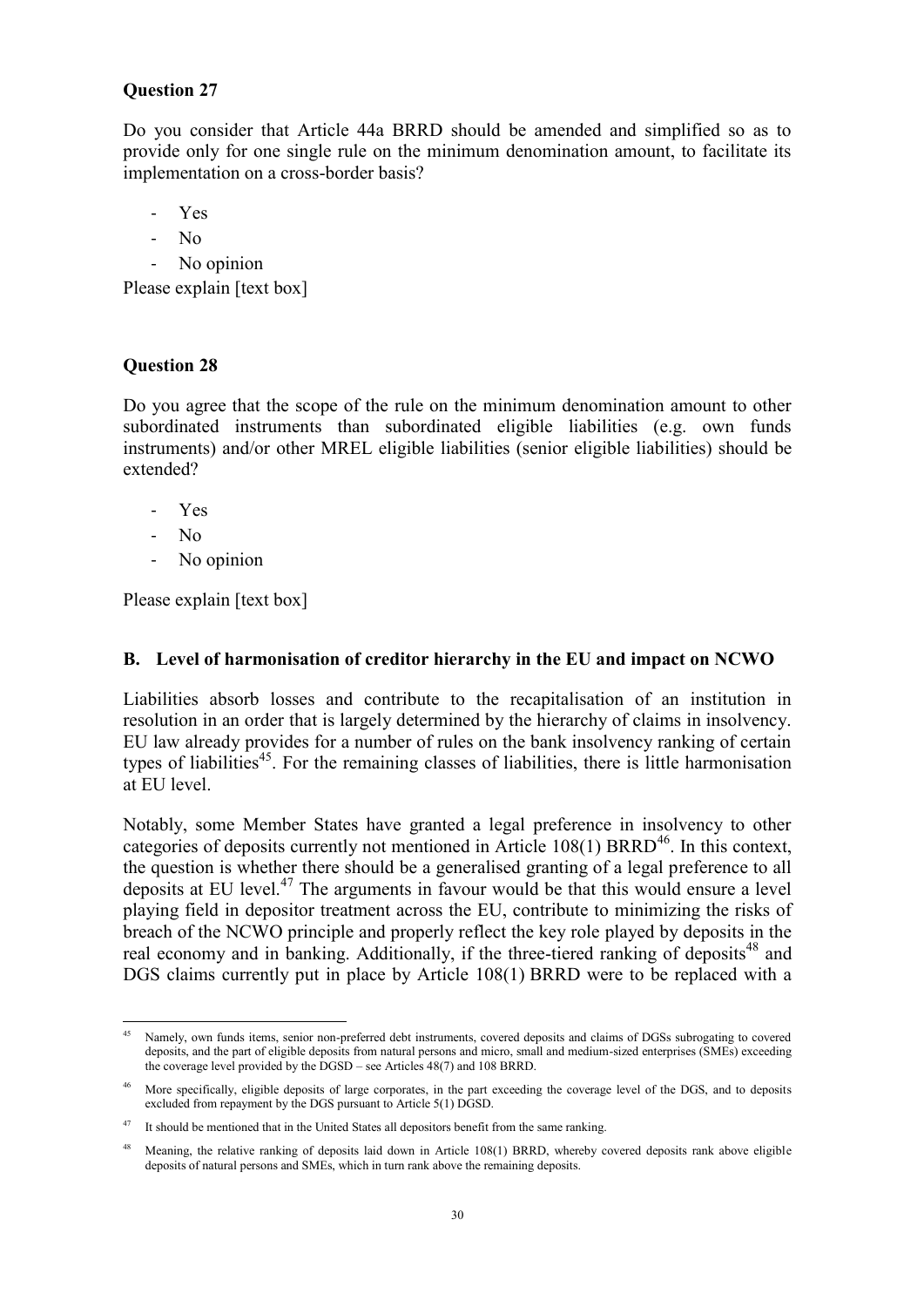single ranking, whereby all those claims would rank *pari passu*, the use of the DGS in resolution and in insolvency would be facilitated.

Moreover, there is still the possibility that the order of loss absorption in resolution deviates from the creditor hierarchy in insolvency, which has the potential to lead to breaches of the NCWO principle'. The lack of harmonisation in the ordinary unsecured and preferred layer of liabilities in insolvency can also create difficulties when carrying out a NCWO assessment in case of resolution of cross-border groups, particularly within the banking union where the SRB is currently required to deal with 19 different insolvency rankings.

On the other hand, arguments against providing such preference would be that it would treat financial instruments held by the same type of creditors differently and could affect the costs of funding of institutions. Changes to the relative ranking of deposits could also lead to an increased risk of losses in insolvency for the DGS in case of pay-out.

# **Question 29**

Do you consider that the differences in the bank creditor hierarchy across the EU complicate the application of resolution action, particularly on a cross-border basis?

- Yes
- No
- No opinion

Please explain [text box]

# **Question 30**

Please rate, from 1 (lowest) to 10 (highest), the importance of the following actions:

|                                                                                                                | 2 | 3 | 4 | 5 | 6 | 8 | 9 | 10 | Do not know<br>/ No opinion |
|----------------------------------------------------------------------------------------------------------------|---|---|---|---|---|---|---|----|-----------------------------|
| Granting of statutory<br>preference to deposits<br>currently not covered<br>by Article $108(1)$<br><b>BRRD</b> |   |   |   |   |   |   |   |    |                             |
| Introduction of<br>a.<br>single-tiered ranking<br>for all deposits                                             |   |   |   |   |   |   |   |    |                             |
| Requiring preferred<br>deposits to rank below<br>all other preferred<br>claims                                 |   |   |   |   |   |   |   |    |                             |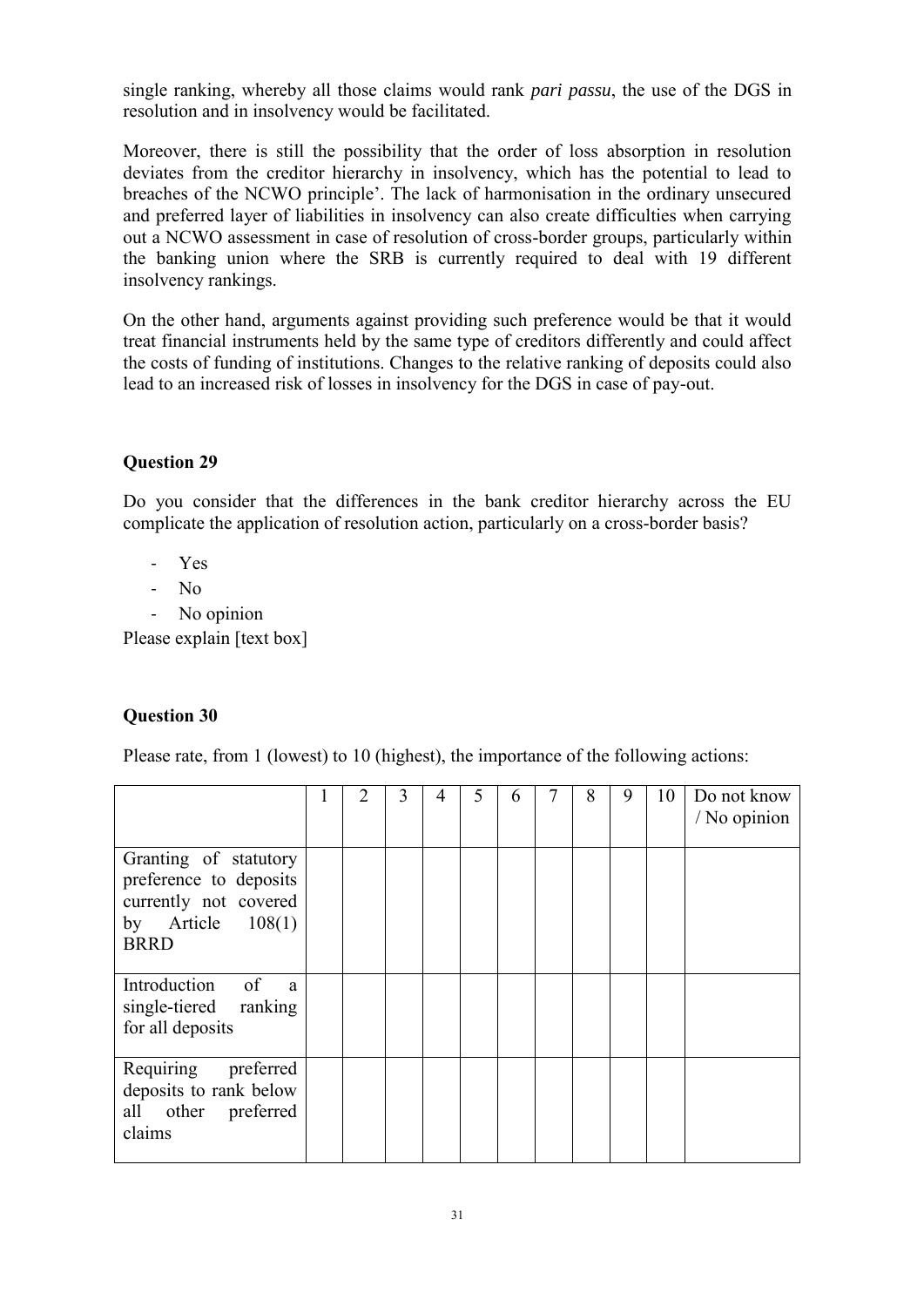| Granting of statutory<br>preference<br>1n                       |  |  |  |
|-----------------------------------------------------------------|--|--|--|
| insolvency<br>for<br>liabilities excluded<br>from bail-in under |  |  |  |
| Article 44(2) BRRD                                              |  |  |  |

#### <span id="page-31-0"></span>**C. Depositor insurance**

# **Enhancing depositor protection in the EU***<sup>49</sup>*

As a rule, deposits on current and savings accounts are protected up to EUR 100 000 per depositor, per bank in all EU Member States. However, based on the experience with the application of the framework, differences between Member States persist in relation to several types of deposits.

Certain deposits benefit from a higher protection because of their impact on a depositor's life. For example, a sale of a private residential property or payment of insurance benefits typically creates a temporary high balance on a depositor's bank account above the standard coverage of EUR 100 000. The protection of such temporary high balances currently varies from EUR 100 000 up to EUR 2 million depending on the Member State.

In the current framework, public authorities are and some local authorities may be excluded from the deposit protection. In this view, deposits by entities such as schools, publicly owned hospitals or swimming pools can lose protection because they are considered public authorities.

Financial institutions, such as payment institutions and e-money institutions, and investment firms may deposit client funds in their separate account in a credit institution for safeguarding purposes. Currently, the lack of protection against the banks' inability to repay in some Member States could be critical for the clients as well as for the business continuity of the firms, if bank failures occur.

# **Question 31**

Do you consider that there are any major issues relating to the depositor protection that would require clarification of the current rules and/or policy response?

- Yes
- No
- No opinion

Please elaborate [text box]

 $\overline{a}$ Questions 31-33 of the technical part of this targeted consultation correspond to questions 7-9 of the general public consultation.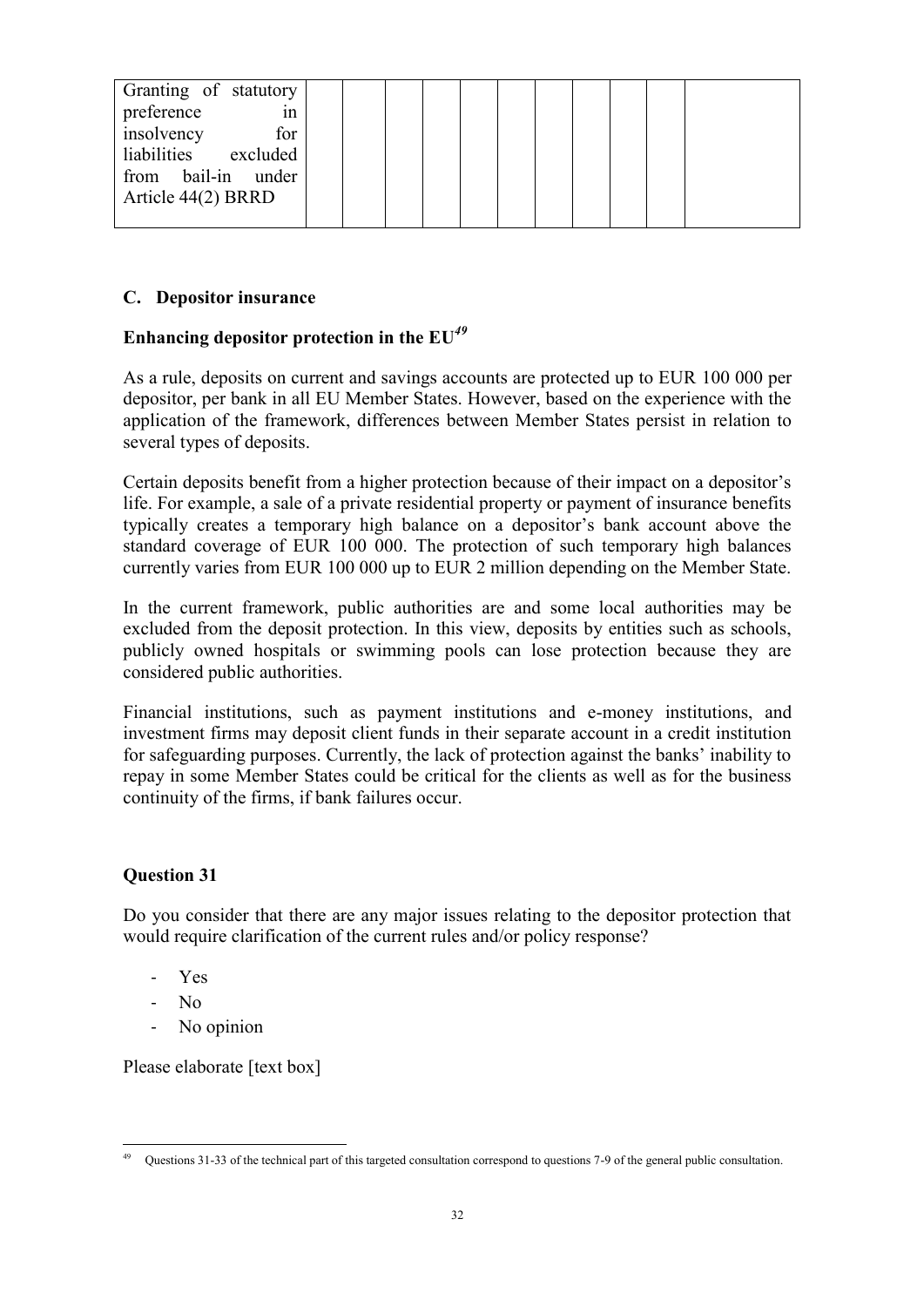# **Question 32**

Which of the following statements regarding the scope of depositor protection in the future framework would you support?

|                                                                                                                                                                                                                                                                                              | Agree | Disagree | Do not know / No<br>opinion |
|----------------------------------------------------------------------------------------------------------------------------------------------------------------------------------------------------------------------------------------------------------------------------------------------|-------|----------|-----------------------------|
| The standard protection of EUR 100<br>000 per depositor, per bank across the<br>EU is sufficient.                                                                                                                                                                                            |       |          |                             |
| The identified differences in the level<br>of protection between Member States<br>should be reduced, while taking into<br>account national specificities.                                                                                                                                    |       |          |                             |
| Deposits of public and local authorities<br>should also be protected by the DGS.                                                                                                                                                                                                             |       |          |                             |
| Client funds of e-money institutions,<br>payment institutions and investment<br>firms deposited in credit institutions<br>should be protected by a DGS in all<br>Member States to preserve clients'<br>confidence and contribute to the<br>developments in innovative financial<br>services. |       |          |                             |

Please elaborate on any of the above statements, including any supporting documentation (where available), or add other suggestions concerning the depositor protection in the future framework: [text box]

# **Keeping depositors informed**

Depositor confidence can only be maintained when depositors have access to information about the protection of deposits and understand it well. Under the current rules, credit institutions shall inform actual and intending depositors about the protection of their deposits at the start of the contractual relationship, e.g. upon opening of the bank account, and onwards every year. To this end, credit institutions communicate a so-called depositor information sheet, which includes information about the DGS in charge of protecting their deposits and the standard coverage of their deposits. Depositors receive such communication in writing, either on paper, if they so request, or by electronic means (via internet banking, e-mails, etc.).

# **Question 33**

Which of the following statements regarding the regular information about the protection of deposits do you consider appropriate?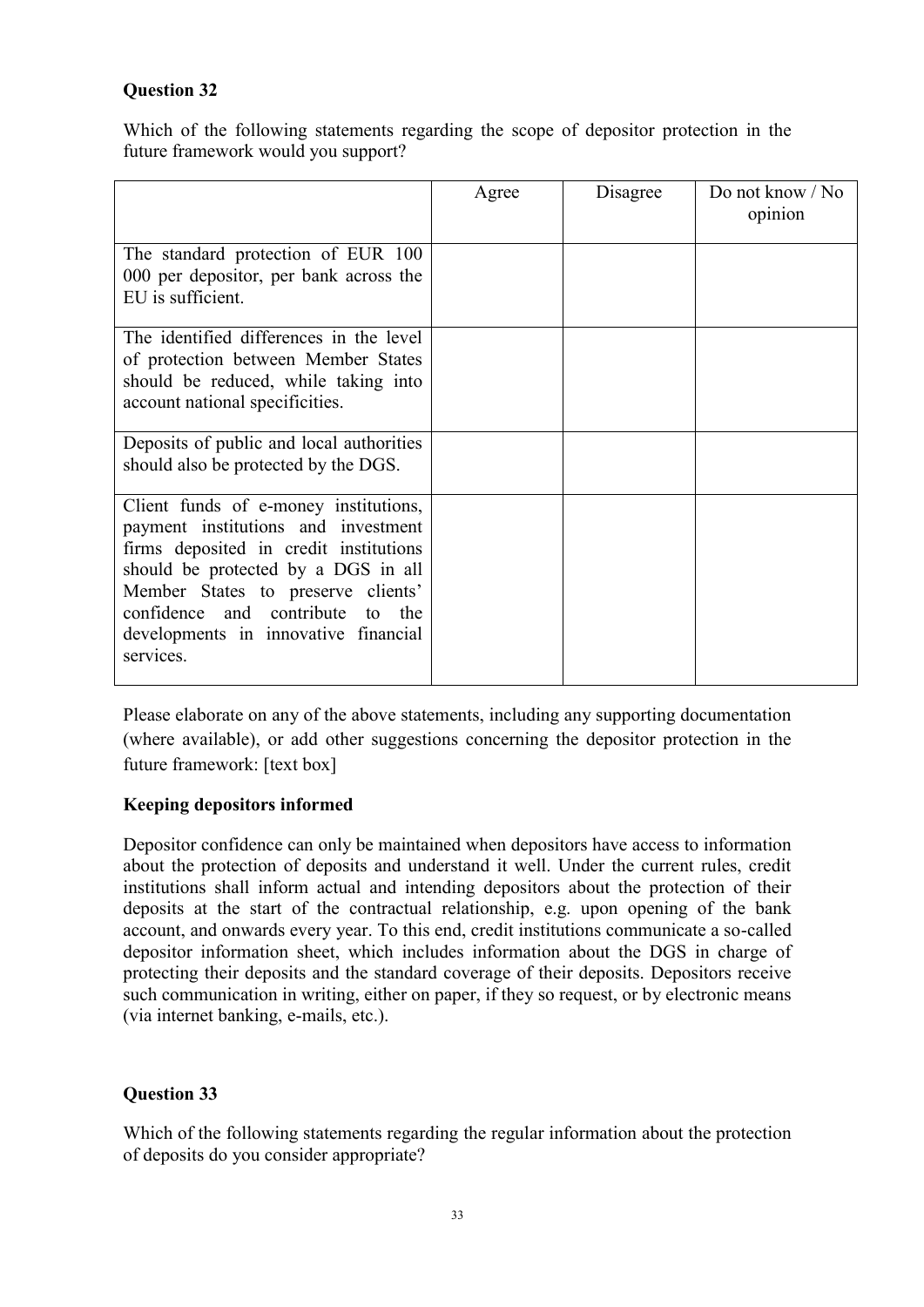|                                                                                                                                                    | Agree | Disagree | Do not know / No<br>opinion |
|----------------------------------------------------------------------------------------------------------------------------------------------------|-------|----------|-----------------------------|
| It is useful for depositors to receive<br>information about the conditions of the<br>protection of their deposits every year.                      |       |          |                             |
| It would be even more useful to<br>regularly inform depositors when part<br>of or all of their deposits are not<br>covered. $50$                   |       |          |                             |
| The<br>rules<br>depositor<br>current<br>on<br>information are sufficient for depositors<br>to make informed decisions about their<br>deposits.     |       |          |                             |
| It is costly to mail such information,<br>electronic<br>when<br>οf<br>means<br>communication are available.                                        |       |          |                             |
| Digital communication could improve<br>the information available to depositors<br>and help them understand the risks<br>related to their deposits. |       |          |                             |

Please elaborate on any of the above statements, including any supporting documentation (where available) or ideas to improve the information disclosure, or add other suggestions concerning the depositor information in the future framework: [text box]

# **Making depositor protection more robust, including via the creation of a common deposit insurance scheme in the banking union**

Currently, national deposit guarantee schemes (DGSs) are responsible for protecting and reimbursing depositors. DGSs are funded primarily by annual contributions of the national banking sectors. By 3 July 2024, the available financial means of each DGS must reach a target level of 0.8% of the amount of the covered deposits of its members.

The [2015 Commission proposal to establish an EDIS for bank deposits in the banking](https://ec.europa.eu/info/publications/commission-proposal-european-deposit-insurance-scheme-edis_en)  [union](https://ec.europa.eu/info/publications/commission-proposal-european-deposit-insurance-scheme-edis_en) builds on the system of the national DGS funds and enhances the mutualisation across the private sector in the banking union. It aims to ensure that the level of depositor confidence in a bank would not depend on the bank's location. It also reduces the vulnerability of national DGSs to large local shocks and weakens the link between banks and their national sovereigns.

Since 2015, discussions are ongoing on completing the [third pillar of the banking union](https://ec.europa.eu/info/business-economy-euro/banking-and-finance/banking-union/european-deposit-insurance-scheme_en)  [\(i. e. a common deposit guarantee scheme\)](https://ec.europa.eu/info/business-economy-euro/banking-and-finance/banking-union/european-deposit-insurance-scheme_en) in the Council's Ad Hoc Working Party, High Level Working Group set up by the Eurogroup and in the European Parliament. Most

 $\overline{a}$ This may be the case in situations where part of the deposits exceed the coverage level or where depositors are not eligible for depositor protection.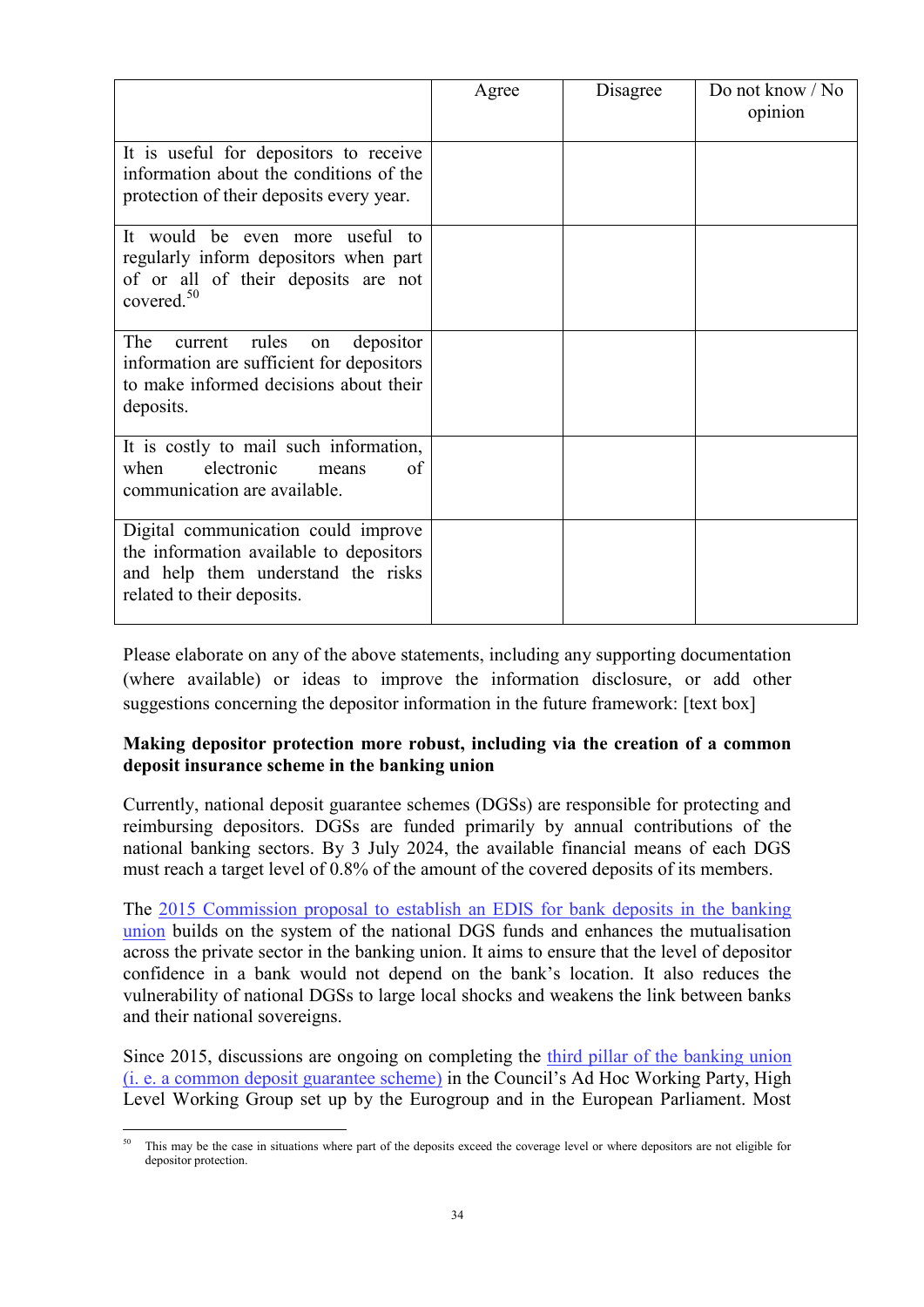recently, the set-up and features of a possible compromise on a first stage common deposit insurance scheme focusing on liquidity provision were discussed [at political](https://www.consilium.europa.eu/media/41644/2019-12-03-letter-from-the-hlwg-chair-to-the-peg.pdf)  [level.](https://www.consilium.europa.eu/media/41644/2019-12-03-letter-from-the-hlwg-chair-to-the-peg.pdf)<sup>51</sup> In a nutshell, on the basis of these discussions, a common scheme could rely on the existing national DGSs and be complemented by a central fund to reinsure national systems.<sup>52</sup> This first stage of EDIS based on liquidity support could be followed by steps towards a fully-fledged EDIS with loss-sharing, which would ensure an alignment between control (supervision and resolution) and liability (deposit protection), and further reduce the nexus between banks and sovereigns.

#### **Question 34**

In terms of financing, does the current depositor protection framework achieve the objective of ensuring financial stability and depositor confidence, and is it appropriate in terms of cost-benefit for the national banking sectors?

|                                                                                                                                                                                                              | Agree | Disagree | Do not know /<br>No opinion |
|--------------------------------------------------------------------------------------------------------------------------------------------------------------------------------------------------------------|-------|----------|-----------------------------|
| The current depositor framework achieves the<br>objective of ensuring financial stability and<br>depositor confidence.                                                                                       |       |          |                             |
| The cost of financing of the DGS up to the current<br>target level of 0.8 % of covered deposits is<br>proportionate, taking into account the objective to<br>ensure robust and credible depositor insurance. |       |          |                             |
| A target level in a Member State could be adapted<br>to the level of risk of its banking system.                                                                                                             |       |          |                             |

Please elaborate on the above statements, including any supporting documentation (where available), or add other suggestions concerning the financing of the DGS in the future framework: [text box]

#### **Question 35**

Should any of the following provisions of the current framework be amended, and if so how?

 $\overline{a}$ 51 [Letter by the High-Level Working Group on a European Deposit Insurance Scheme \(EDIS\) Chair to the President of the](https://www.consilium.europa.eu/media/41644/2019-12-03-letter-from-the-hlwg-chair-to-the-peg.pdf)  [Eurogroup,](https://www.consilium.europa.eu/media/41644/2019-12-03-letter-from-the-hlwg-chair-to-the-peg.pdf) 3 December 2019.

Various designs and parameters could be envisaged, pertaining to – among other things – (i) the allocation of the funds between the central fund and the national DGSs, as well as a cap on the central fund or on mandatory lending, (ii) the build-up phase of the fund and the mandatory lending component, (iii) interest rates, maturities and repayment of the loans, or (iv) the overall scope of the scheme.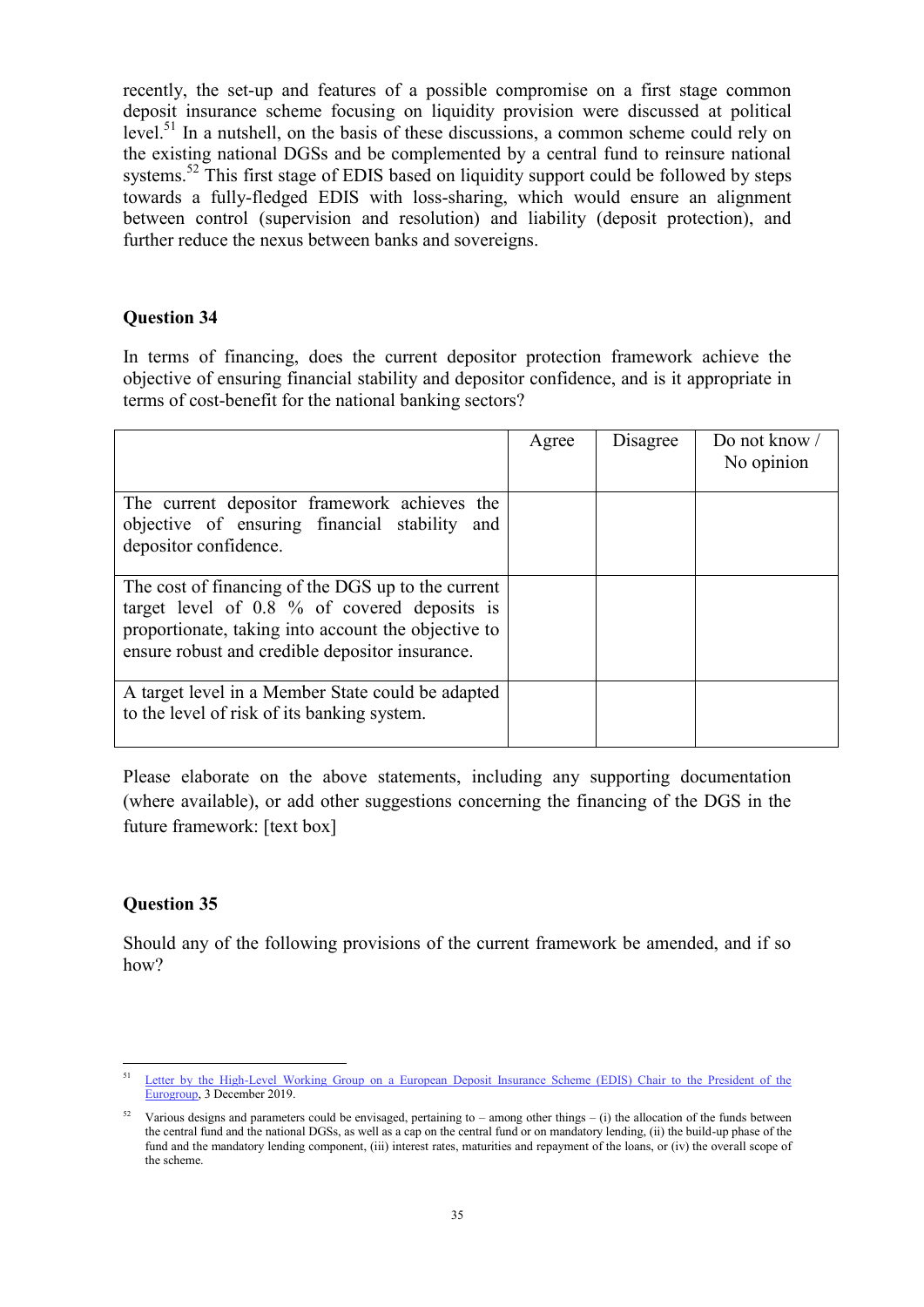|                                                                                                                                                                                  | Yes | N <sub>o</sub> | Do not know /<br>No opinion |
|----------------------------------------------------------------------------------------------------------------------------------------------------------------------------------|-----|----------------|-----------------------------|
| Financing of the $DGS^{53}$                                                                                                                                                      |     |                |                             |
| The DGS's strategy for investing their financial<br>means $54$                                                                                                                   |     |                |                             |
| The sequence of use of the different funding<br>sources of a DGS (available financial means,<br>extraordinary contributions, alternative funding<br>$arrangements$ <sup>55</sup> |     |                |                             |
| The transfer of contributions in case a bank<br>changes its affiliation to a $DGS^{56}$                                                                                          |     |                |                             |

Please elaborate on the above, including any supporting documentation (where available), or add other suggestions concerning the above or other elements of the future framework: [text box]

# **Question 36 57**

Which of the following statements regarding EDIS do you support?

|                                                                                                                                                                                                                                                                 | Agree | Disagree | Do not know /<br>No opinion |
|-----------------------------------------------------------------------------------------------------------------------------------------------------------------------------------------------------------------------------------------------------------------|-------|----------|-----------------------------|
| It is preferable to maintain the national protection<br>of deposits, even if this means that national<br>budgets, and taxpayers, are exposed to financial<br>risks in case of bank failure and may create<br>obstacles to cross-border activity <sup>58</sup> . |       |          |                             |
| From the depositors' perspective, a common<br>scheme, in addition to the national DGSs, is<br>essential for the protection of deposits and<br>financial stability in the euro area.                                                                             |       |          |                             |

<sup>53</sup> Article 10 DGSD

<sup>54</sup> Article 10 DGSD

<sup>55</sup> Article 11 DGSD

<sup>56</sup> Article 11 DGSD

<sup>&</sup>lt;sup>57</sup> Question 36 of the technical part of this targeted consultation partly corresponds to question 10 of the general public consultation.

<sup>&</sup>lt;sup>58</sup> The obstacles to cross-border activity may arise because, under Article 8(5)(e) and 14(2) DGSD, cross-border deposits located in branches are protected in the country of registration of the bank and, in the event of payout, may be subject to reimbursement longer than 7 working days.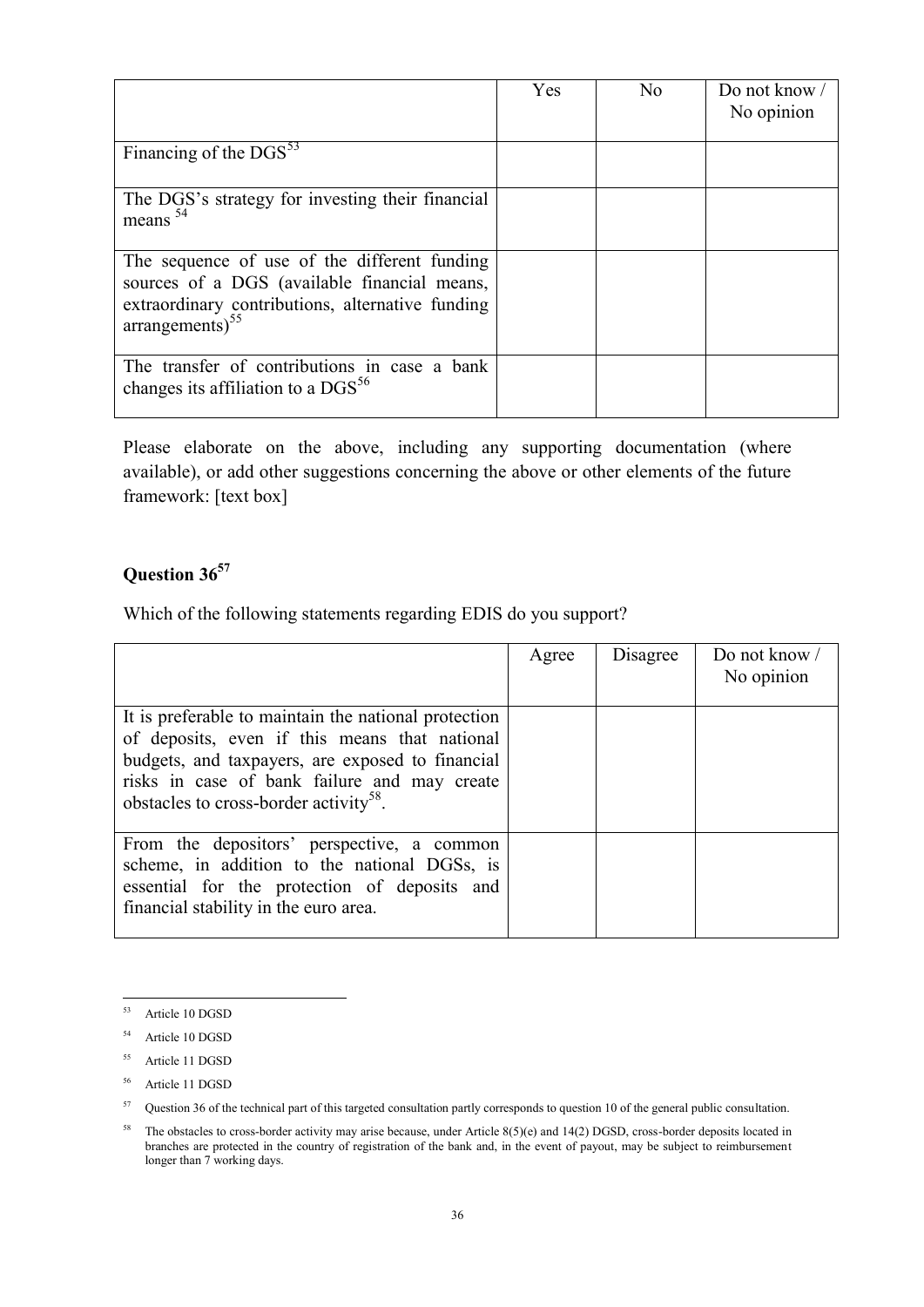| From the credit institutions' perspective, a<br>common scheme is more cost-effective than the<br>current national DGSs if the pooling effects of the<br>increased firepower <sup>59</sup> are exploited.                                                              |  |
|-----------------------------------------------------------------------------------------------------------------------------------------------------------------------------------------------------------------------------------------------------------------------|--|
| From the perspective of the EU Single Market,<br>EDIS could exceptionally be used in the non-<br>banking union Member States as an extraordinary<br>lending facility in circumstances such as systemic<br>crises and if justified for financial stability<br>reasons. |  |

Please elaborate on any of the above statements, including any supporting documentation, or add suggestions on how to achieve the objective of financial stability in the European Union and the integrity of the Single Market: [text box]

#### **Question 37**

In relation to a possible design of EDIS, which of the following statements do you support?

|                                                                                                                                                     | Agree | Disagree | Do not know /<br>No opinion |
|-----------------------------------------------------------------------------------------------------------------------------------------------------|-------|----------|-----------------------------|
| As a first step, a common scheme provides only<br>liquidity support subject to the agreed limits to<br>increase a mutual trust among Member States. |       |          |                             |
| At least a part of the funds available in national<br>DGSs is progressively transferred to a central<br>fund.                                       |       |          |                             |
| If the central fund is depleted, all banks within the<br>banking union contribute to its replenishment over<br>a certain period.                    |       |          |                             |
| Loss coverage is an essential part of a common<br>scheme, at least in the long term.                                                                |       |          |                             |

Please elaborate on any of the above statements, including any supporting documentation, or add suggestions concerning a possible design, including benefits and disadvantages as well as potential costs thereof: [text box]

<sup>59</sup> At face value, a common scheme with a target level lower than 0.8% of covered deposits in the euro area can ensure the same level of protection as the current network of national DGSs. The assessment of the so-called pooling effect could allow to lower the bank contributions to the national DGSs.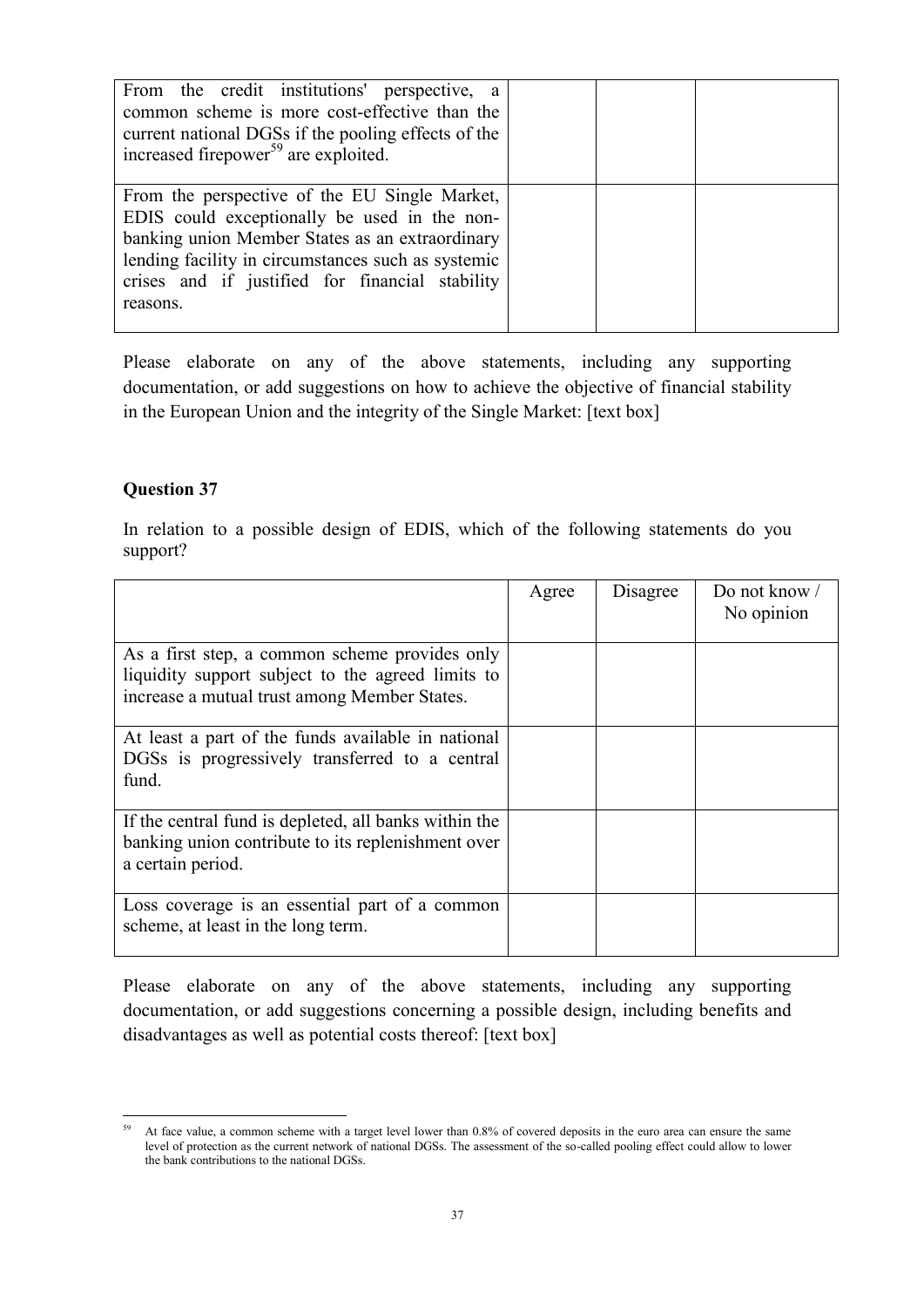# **Question 38**

Which of the following statements regarding the possible features of EDIS do you support?

|                                                                                                                                                                                         | Agree | Disagree | Do not know /<br>No opinion |
|-----------------------------------------------------------------------------------------------------------------------------------------------------------------------------------------|-------|----------|-----------------------------|
| Setting a limit (cap) on the liquidity<br>support from<br>the central<br>fund<br>$\overline{1}$<br>appropriate to prevent the first mover<br>advantage. <sup>60</sup>                   |       |          |                             |
| Any bank that is currently a member of a<br>national DGS is also part of the common<br>scheme.                                                                                          |       |          |                             |
| The central fund should be allocated 50%<br>or more and the national DGS 50% or less<br>of the total resources.                                                                         |       |          |                             |
| Appropriate governance rules and interest<br>rates provide the right incentive for the<br>repayment of the liquidity support, while<br>taking into account their procyclical<br>impact. |       |          |                             |
| The central fund also covers the options<br>national<br>discretions<br>and<br>currently<br>applicable in the Member States.                                                             |       |          |                             |
| common scheme provides<br>for<br>A<br><sub>a</sub><br>transitional period from liquidity support<br>towards the loss coverage with a view to<br>breaking the sovereign-bank nexus.      |       |          |                             |

Please elaborate on any of the above statements, including any supporting documentation, or add suggestions concerning possible features of such a common scheme: [text box]

#### **Question 39**

Under the current Commission's proposal on EDIS, a common scheme would co-exist with the Single Resolution Fund. Against the background of the general macroeconomic and financial environment for banks and subject to the cost benefit analysis, do you think that synergies $61$  between the two funds should be explored to further strengthen the

<sup>60</sup> In this context, the first-mover advantage means that one DGS depletes all funds as an initial beneficiary and, consequently, is better off than other DGSs.

<sup>&</sup>lt;sup>61</sup> Such synergies could take the form of bilateral loan commitments, guarantees, or possibly a merger of the two funds.